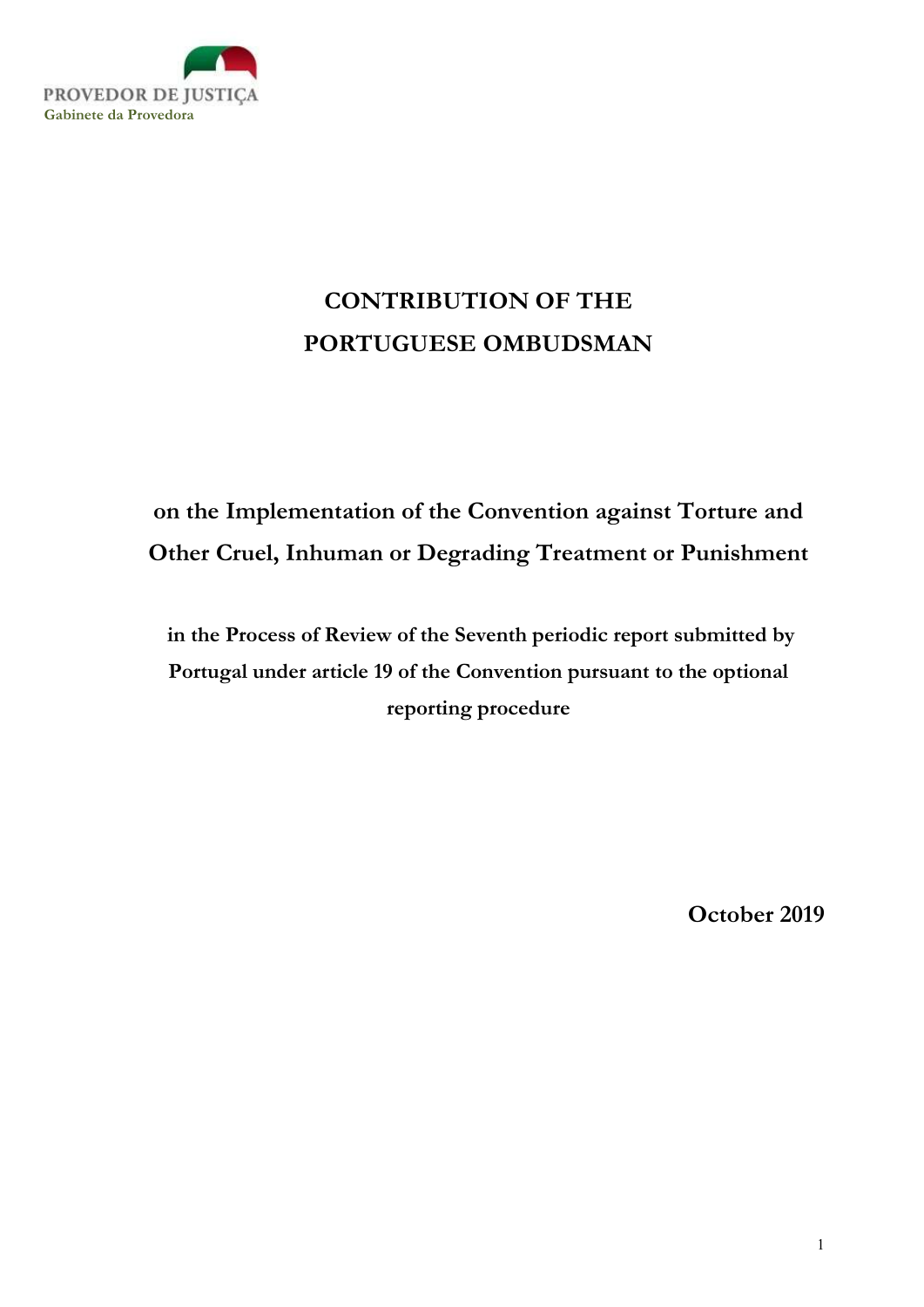

# Table of content

Introduction

A. Comments on the Seventh periodic report from Portugal on the implementation of the Convention

Article 1 – Definition of Torture Article 2 – Guarantees for prevention of torture Article 3 – Migrants and Asylum Seekers Article 10 – Training of Personnel

- Article 11 Treatment of persons subjected to any form of arrest, detention or imprisonment
- Article 12 and 13 Investigation of cases of torture and complaint mechanisms

Article 14 – Redress and right to fair and adequate compensation to victims

# B. Additional information

- A. Prisons
- B. Educational Guardianship Centres
- C. Police Stations
- D. Migrants' detention centres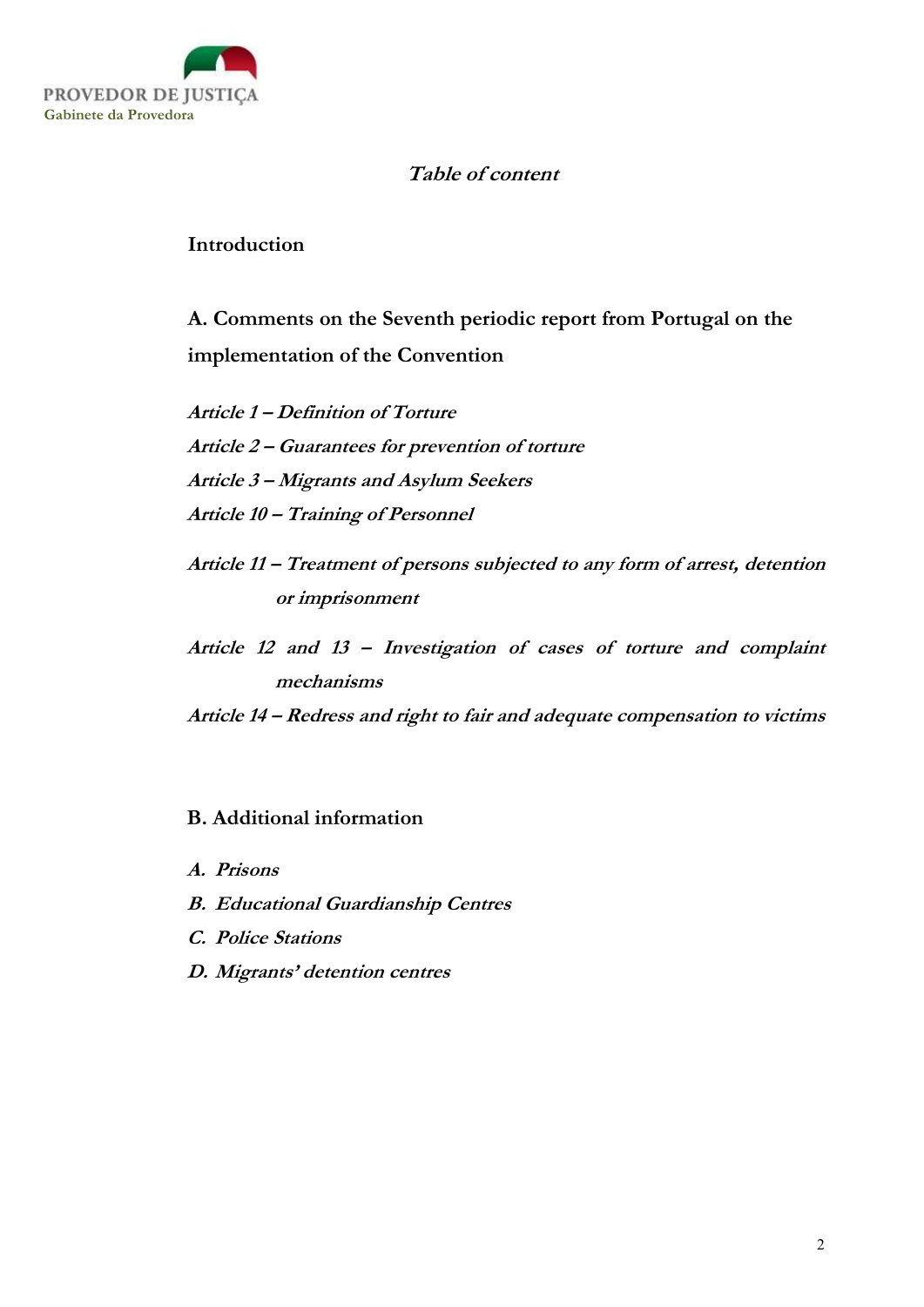

# Introduction

The Portuguese Ombudsman, in its capacity as National Human Rights Institution and National Preventive Mechanism, would like to stress the importance it attaches to the collaboration with UN monitoring bodies in the area of human rights and to welcome this opportunity to share with the Committee against Torture its experience and views in the domains covered by the United Nations Convention Against Torture and Other Cruel, Inhuman or Degrading Treatment or Punishment  $(CAT)$ .

This contribution focuses on questions addressed by the Committee's previous concluding observations (see CAT/C/PRT/CO/5-6) and their implementation by Portugal, as well as on the main concerns and priorities identified by the Ombudsman in its activity.

Part A. will consist on an appreciation of the Seventh periodic report on the implementation of the Convention. The Ombudsman will add some relevant information or comments to the State report, when relevant.

Part B. consists on topics that, despite not being discussed in the report, are considered particularly relevant by the Ombudsman.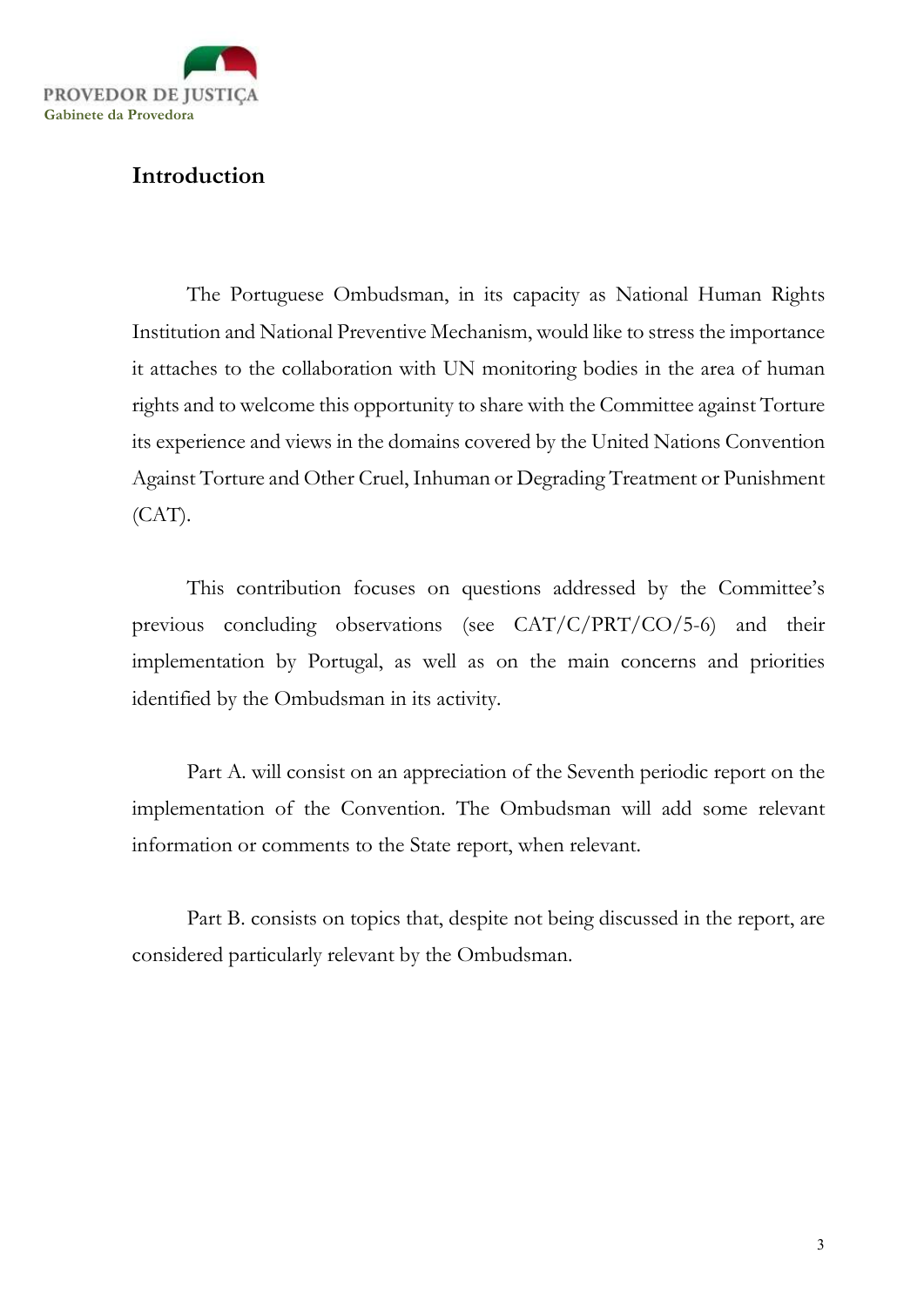

# A. Comments on the Seventh periodic report on the implementation of the Convention

The Portuguese Ombudsman welcomes the Report submitted by Portugal under article 19 of the Convention pursuant to the optional reporting procedure.

During the reporting period, the Portuguese State has continued to develop measures aimed at fully implementing the CAT in the country. That is the case of the enactment of Law 94/2017 of 23 August, which has eliminated the prison sentences related to free days and to the semi detention regime, replacing them with the new penalty of house arrest with electronic surveillance, thus contributing to reduce prisons' overcrowding. The Ombudsman also highlights the adoption of several strategies to raise awareness and to protect special vulnerable persons (such as the "GNR Special Programmes of Proximity"), the adoption of comprehensive measures aimed at fighting against the trafficking of human beings and female genital mutilation, and the development of training programmes on non-discrimination for law enforcement officials, with the cooperation of High Commissioner for Migration.

However, there are still some measures that, in light of the Committee's previous concluding observations (see CAT/C/PRT/CO/5-6), are not fully implemented. With the following comments, the Ombudsman wishes to contribute to the full execution of the Convention in Portugal, pointing some gaps that persist and making some recommendations, when appropriate, to achieve this objective.

### Article 1 – Definition of Torture

1. Taking into account the definition of torture enshrined in Article 1 of the CAT, the Portuguese Ombudsman questions the discrepancies of Article 243 of the Criminal Code, as regards the agent of the crime. Article 243 encompasses officials with the function of prevention, prosecution or investigation of criminal or disciplinary offenses, the execution of sanctions of the same nature, or the protection, custody or surveillance of a detained or imprisoned person, or acts committed by someone who, on his own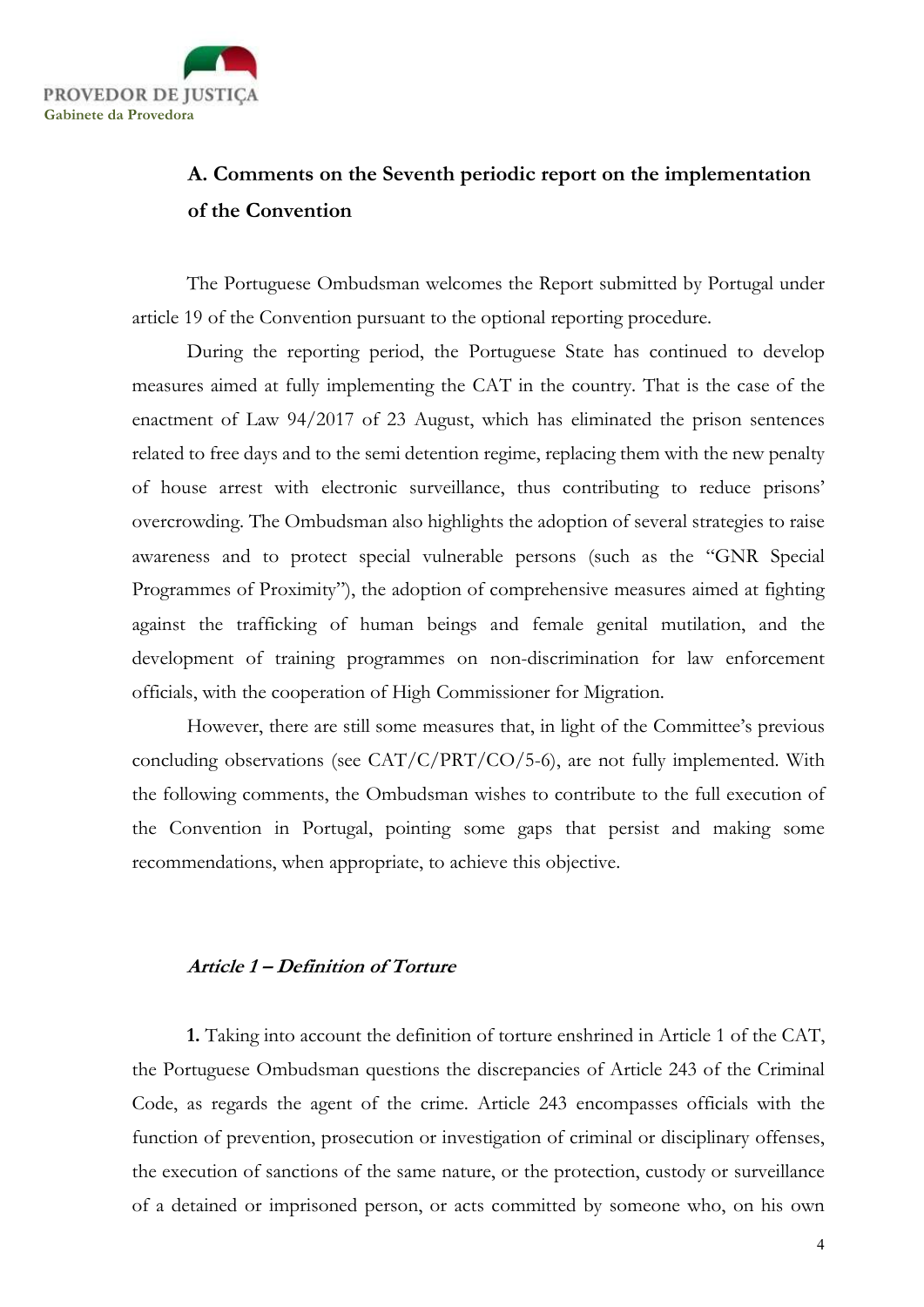

initiative or by order of superior, usurps the functions referred above. On the other hand, the CAT mentions "all public officials or other persons acting in an official capacity".

## Article 2 – Guarantees for the prevention of torture

2. With reference to the Committee's previous concluding observations (para. 8), the State report (para. 5) points out that the Portuguese Criminal Procedures Code is not explicit on the deduction of a delay of 6 hours of detention for identification purposes to the maximum 48 hour period in police custody, although the General Inspectorate of Home Affairs has issued a Recommendation for such purposes to all the forces and security services on the aegis of the Ministry of the Interior. However, since this measure provides a guarantee to the detained person, a legally binding and transparent instrument should be adopted. Moreover, this measure is not applicable to other police forces that are not under the aegis of the Ministry of the Interior, such as the Judiciary Police.

3. With reference to the Committee's previous concluding observations (para. 8), the State report (para. 17) points out that there is no information available on the number of complaints lodged and cases initiated against officials who have disrespected the safeguards to persons deprived of their liberty. This data is of the utmost importance, as it is related to violations of the detainees' guarantees and is an important instrument to monitor the compliance with all these guarantees. Thus, the Ombudsman suggests the Committee to recommend to Portugal the adoption of measures aimed at collecting such data.

4. With reference to the Committee's previous concluding observations (paras. 17 and 21) and the information received from the State in relation to domestic and genderbased violence for the period under review (para. 24-47), the Ombudsman welcomes all the efforts made during the reporting period to raise awareness and prevent domestic violence and other types of gender-based violence. However, it is still concerned with the extremely high numbers of cases of domestic violence reported in the last years.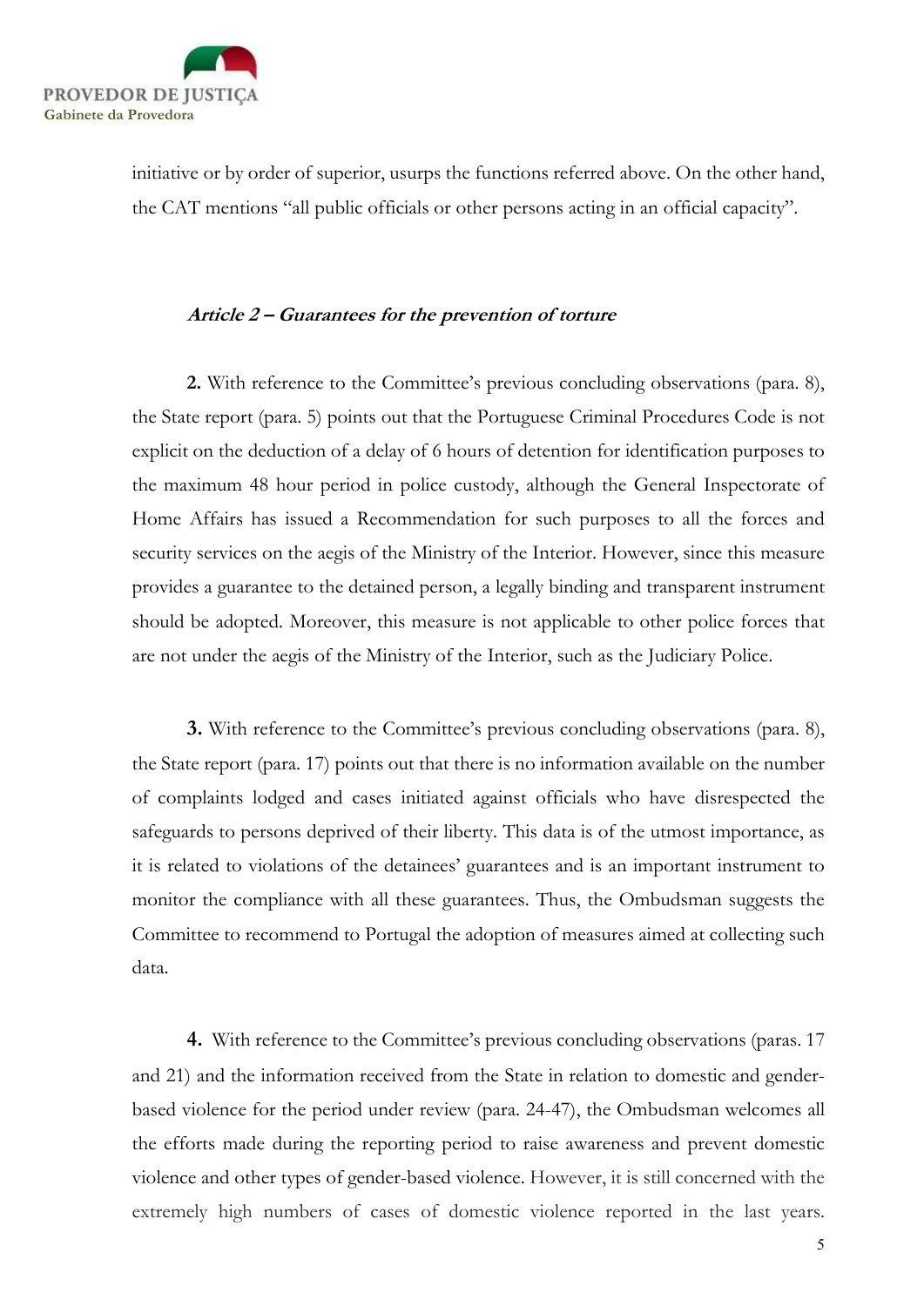

According to the last Annual Security Report, 22.423 crimes of domestic violence were reported in 2018<sup>1</sup> . However, the Ministry of Justice reports a higher number: 26.483 complaints<sup>2</sup> . This discrepancy needs to be understood.

The Ministry of Justice website presents data on convictions for domestic violence against Spouse/Similar, Domestic Violence against Minors and "other Domestic Violence". In the reporting period, the following numbers of convictions were published in the Ministry of Justice website:

|                    | 2016  | 2017  |
|--------------------|-------|-------|
| Domestic Violence  | 1.528 | 1.461 |
| (Spouse / similar) |       |       |
| Domestic Violence  | 47    | 49    |
| against Children   |       |       |
| Others Domestic    | 409   | 403   |
| Violence           |       |       |

5. Although it is worth noting that the State has been developing several measures aimed at raising awareness on domestic violence against women, some victims remain less visible. That is the case of older persons, who are also particularly vulnerable to fall victims of such crime. In 2018, the Hotline for Older Persons, run by the Ombudsman, received 39 calls reporting cases of domestic violence. Moreover, they are also particular vulnerable to other types of ill-treatment. The Ombudsman received 76 phone calls on abuse (whether perpetrated by the family or by the Institutions), 96 calls reporting negligence of care, 27 calls on material and financial abuse, and 10 calls on abandonment.

<sup>1</sup> The Annual Security Report 2017 of the Portuguese Government, p. 14. Available at: https://www.portugal.gov.pt/download-ficheiros/ficheiro.aspx?v=ad5cfe37-0d52-412e-83fb-7f098448dba7 <sup>2</sup> https://estatisticas.justica.gov.pt/sites/siej/pt-pt/Paginas/Violencia\_domestica.aspx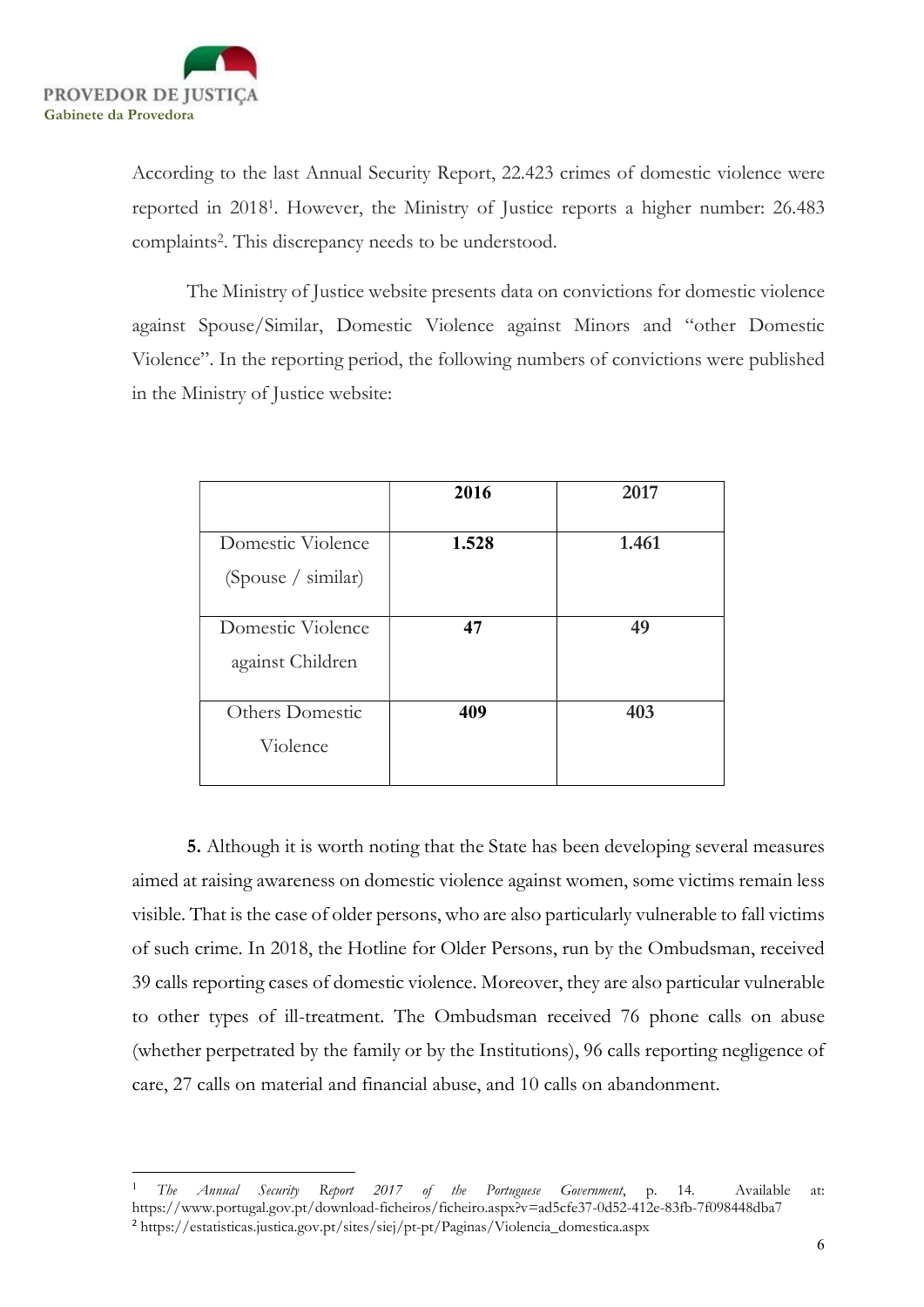

Children affected by domestic violence in the household remain particularly fragile. The Government's official data do not present specific numbers on children exposed to this sort of violence. However, according to annual reports of the National Commission for the Promotion of Rights and the Protection of Children and Youth, in 2017 there were 8.695 children exposed to domestic violence. In 2018, the Children Hotline, run by the Ombudsman, received 10 calls reporting cases of exposition of children to domestic violence. There were 102 calls on ill-treatment and negligence.

The Ombudsman also runs a Hotline for Persons with Disabilities. Although there are no records of calls reporting cases of violence against these persons in the last year, they may also be particularly vulnerable to this phenomenon and, in some cases, face more difficulties in reporting cases that affect them.

Finally, migrants and asylum seekers with temporary, precarious or irregular status in the country may also incur in domestic violence or other types of gender-based violence. Their situation is particularly worrisome as, due to lack of information of the Portuguese legal system or fear to report their cases to the authorities (namely for fearing deportation), they may be particularly unprotected.

The Ombudsman applauds the development of several awareness-raising actions, conducted by the National Republican Guard (GNR) in the context of the Special Programmes of Proximity Policing (State Report, para. 67), aimed at raising awareness against particular vulnerable persons. However, it considers that more incentives and support to victims in the reporting process ought to be adopted.

6. In cases where the protection of victims of domestic violence does not recommend that they shall continue to reside in their house, the numbers of available shelters may be insufficient when comparing the high levels of criminality, although no overcrowding is reported. The State's report does not mention the existence of the sole shelter for men victims of domestic violence, which has ten vacancies. Nevertheless, according to the 2018 Annual Security Report, 6.850 men reported having been victims of domestic violence. The Ombudsman is concerned that these vacancies may not be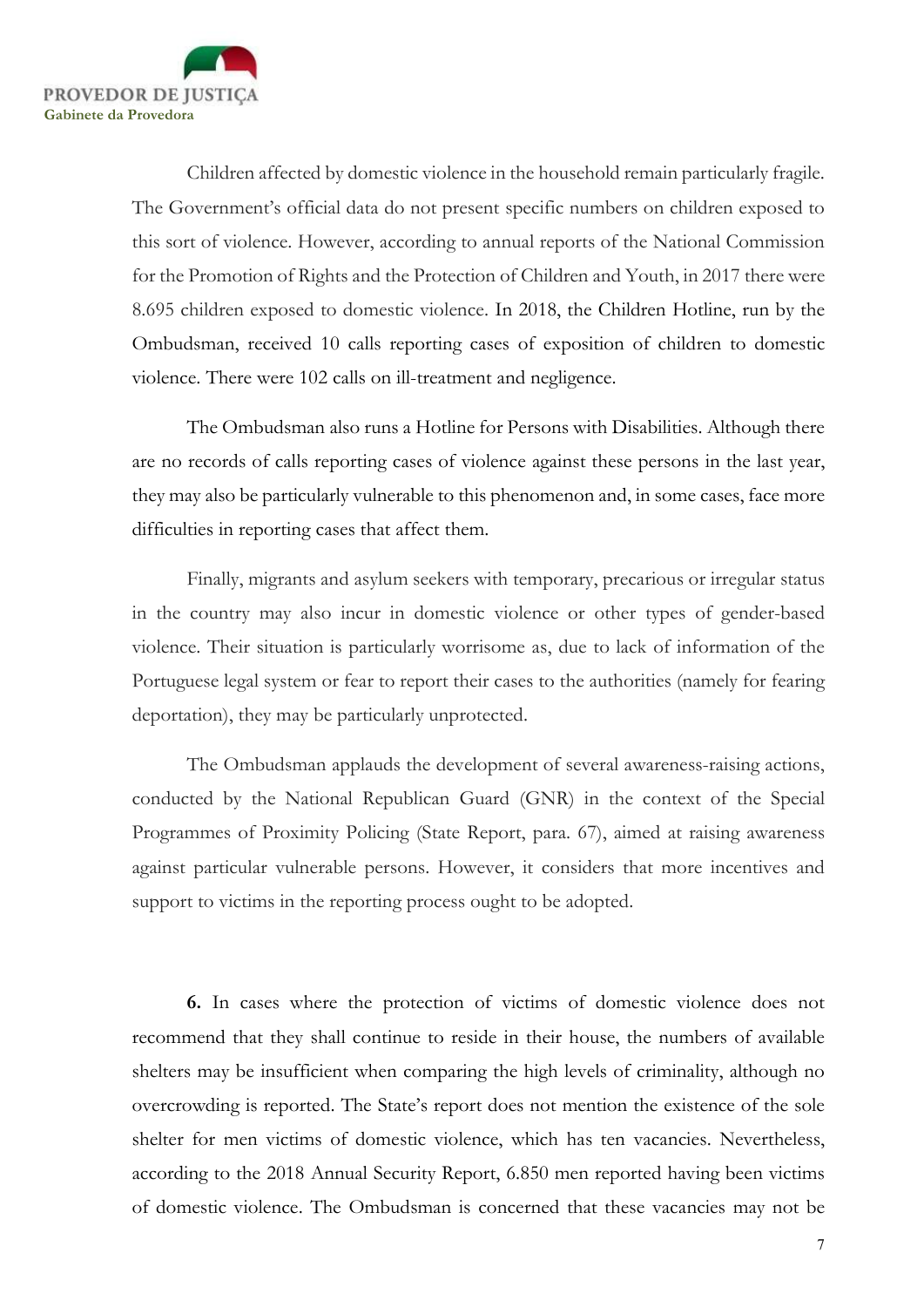

sufficient to accommodate victims of domestic violence, namely when children accompany their fathers.

7. The Ombudsman welcomes the measures of redress and compensation of victims, but highlights that the number of persons who have requested this compensation is extremely low, comparing with the numbers of committed crimes. According to Annex III, Table VIII of the State Report, these numbers have been of a maximum of 3 requests per year and only a maximum of 2 compensations was awarded. The Ombudsman is concerned with the effectiveness of this compensation mechanism and would recommend more efforts to inform victims of this right.

8. The Ombudsman applauds the efforts made by the State to fight against Trafficking of Human Beings (para.71-122). However, it is still concerned with the high levels of trafficking for labour exploitation, which have been increasing in the latest years in the Portuguese territory. According to the Portuguese Observatory on Trafficking on Human Beings, there were 150 reported cases in 2017 and 168 cases in 2018<sup>3</sup> . Compared to the numbers presented in the III Annex to the State Report, the recent statistics demonstrate that the number is growing. Thus, the Ombudsman stresses the importance of reinforcing the means to fight and prevent that Portugal may be used as a destination country for this phenomenon.

9. With reference to the Committee's previous concluding observations (para. 21), the Ombudsman is also profoundly concerned with the practice of FGM in the territory, which affects, according to the State's report, 49% of the number of resident women who were born in practicing countries (para.127). Although the Ombudsman recognises the efforts made by the State to promote research studies on the issue and to develop

<sup>3</sup> https://www.otsh.mai.gov.pt/wp-

content/uploads/OTSH\_Relatorio\_Anual\_TSH\_2018\_corrigido\_03AGO19.pdf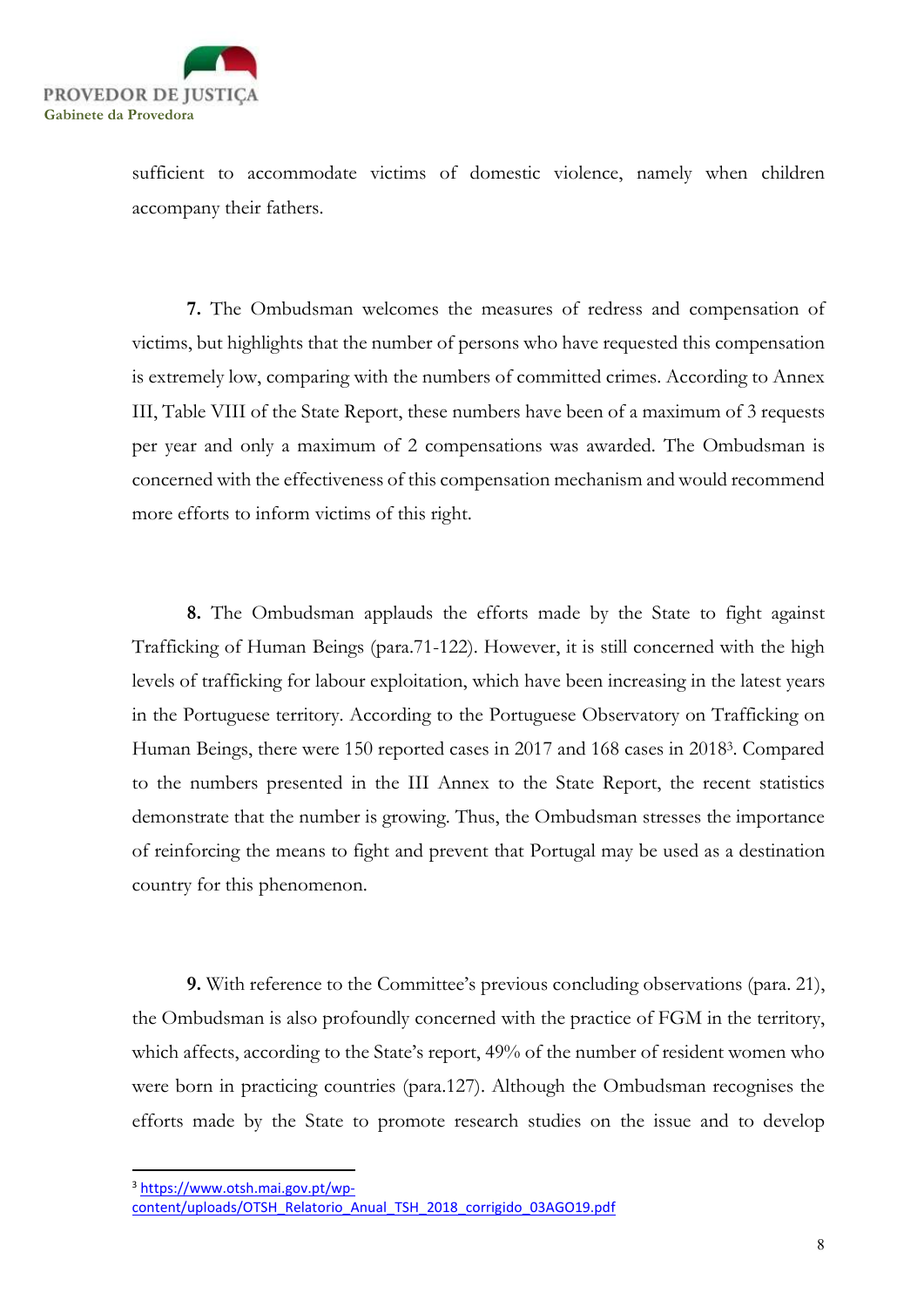

Programmes of Action for the prevention and elimination of this phenomenon, further clarification is needed on the specific steps designed to overcome the identified causes in the State's report (e.g. religious traditions, valorisation by men).

## Article 3 – Migrants and Asylum Seekers

**10.** The State Report refers (para. 132) that "in Portugal, the number of asylum applicants that claimed to have been victims of torture or identified as victims of torture is residual". However, in recent years, the numbers of asylum applications have risen significantly. In 2017, there were 1.750 requests. This number has decreased in 2018 to 1.272<sup>4</sup> .

In its visits to "EECIT" detention centres (spaces equivalent to temporary detention centres for foreigners that are located at the airport's international area), the NPM has been confronted with asylum seekers who report that they were victims, in their countries of origin, of acts falling under the concept of torture as enshrined in Article 1 of the Convention. Therefore, the Ombudsman has enough reasons to question the State's report when mentioning that this number is residual. Moreover, as mentioned in the NPM's 2018 report, no procedures are put in place to systematically identify particular vulnerable persons, such as victims of torture. Therefore, it may occur that several of these victims remain unreported. In this scenario, the NPM has suggested that procedures should be put in place in order to enable the Aliens and Borders Police's officials to identify vulnerable persons, including alleged victims of torture and refer them to adequate services.

11. As for deportations, the State's report does not mention the countries of destination, as required by the CAT (para. 135). Such data is of the utmost importance to

<sup>&</sup>lt;sup>4</sup> Source: Aliens and Borders Service (SEF): https://sefstat.sef.pt/Docs/Rifa2018.pdf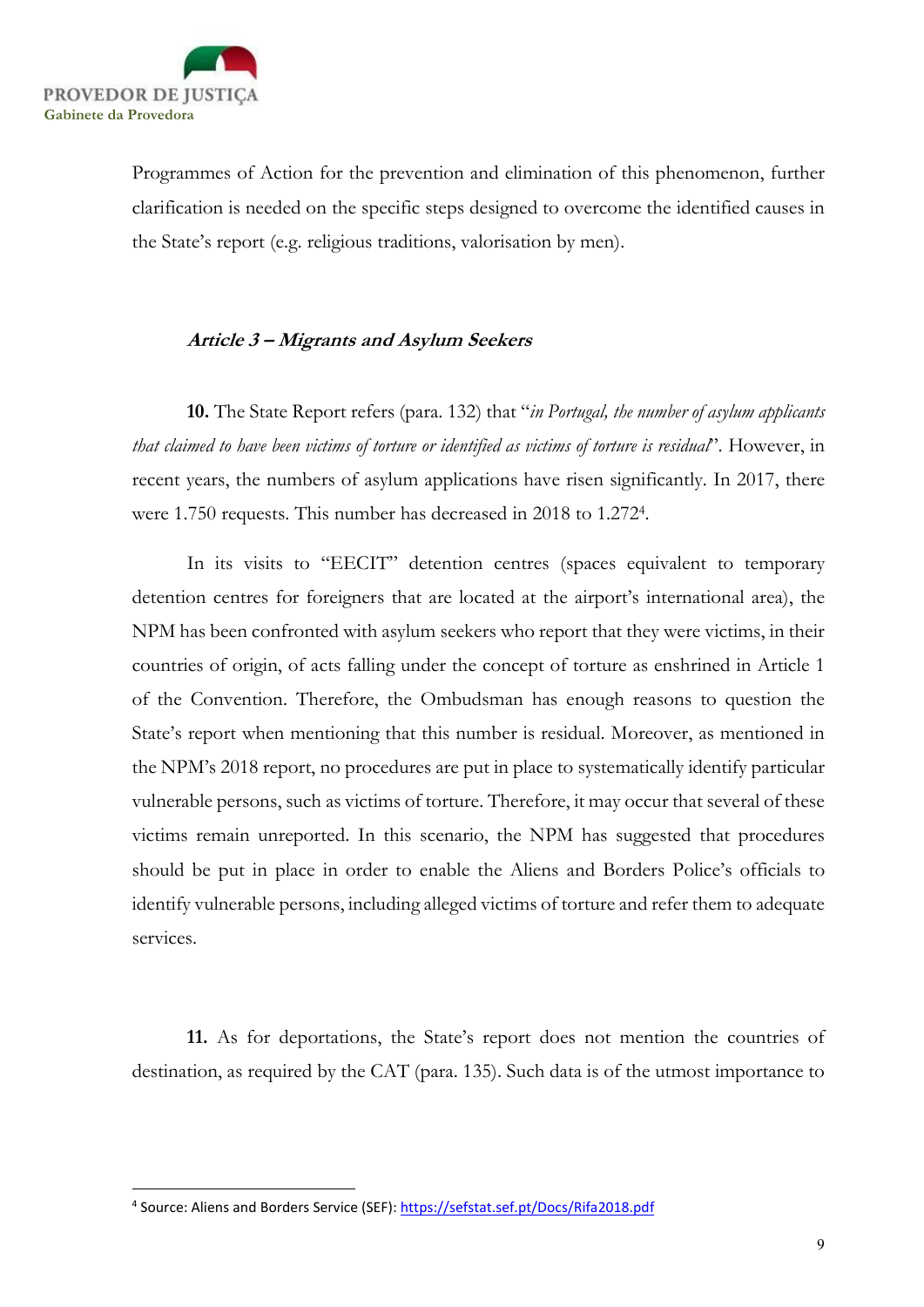

control the respect for the principle of *non-refoulement*. As Portugal does not have a list of safe countries, the risk of non-refoulement must be dully checked in any case of removal.

12. The State's report does not mention the occupancy rate of temporary centres and reception centres, disaggregated by place of detention, as required by the Committee's previous concluding observations (para. 14). Such data is fundamental to controlling the trends of overcrowding and isolation in such centres.

In Portugal, there is only one temporary installation centre  $(CTT)$  – the Santo António do Porto Housing Unit (UHSA). All other centres intended for the detention of migrants are EECIT. The UHSA is intended primarily for the detention of immigrants awaiting the execution of a removal order from the national territory, as well as of individuals awaiting the implementation of the accessory penalty of expulsion, after serving a prison sentence, or in case of anticipation of the execution. As a rule, foreigners whose entry into the country is refused, as well as asylum seekers to whom detention applies, are held in the airports' EECIT.

During the visits to the Lisbon EECIT, the NPM witnessed overcrowding. On the contrary, at the Porto EECIT, the NPM recorded moments of excessive isolation of those detained therein. In this context, it accompanied a situation of a detainee who had been alone in the female ward for 30 days, and took action to promote her transfer to the UHSA. The Ombudsman considers that both isolation and overcrowding, particularly when prolonged over time, are risk factors for the possibility of treatments incompatible with the prohibition of inhuman and degrading treatments.

13. With reference to the asylum procedures and the Committee's previous concluding observations (para. 14), the State's report mentions that centres located at the external borders' international area *are similar* to temporary installation centres where asylum applicants wait for the decision on the submitted application (para. 138). The Ombudsman, however, disagrees. Over the last two years, the NPM's activity has focused with special acuteness on migrants' temporary detention centres. Its main focus has been,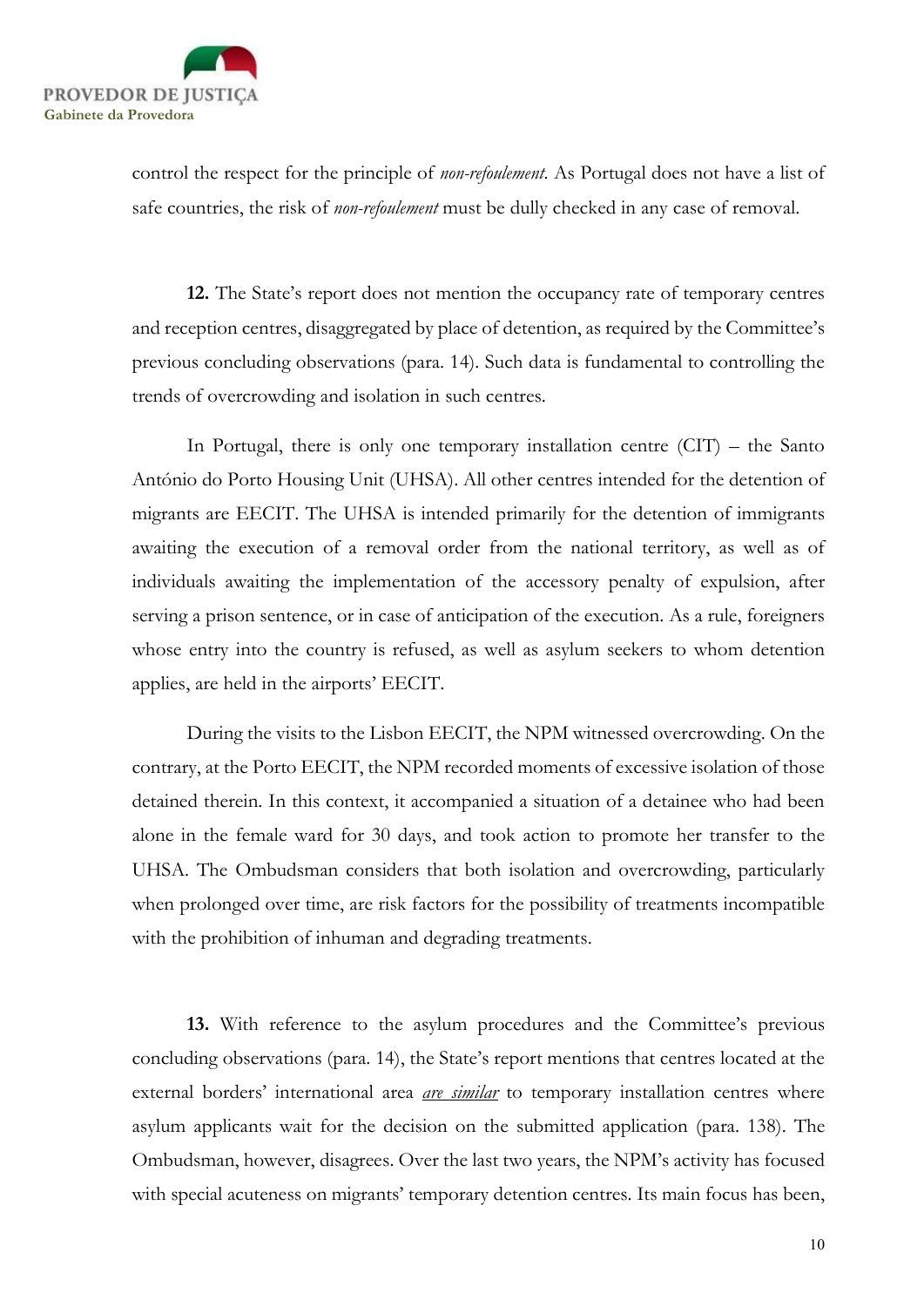

precisely, the detention centres located at the external borders (airports). As it results from the NMP's 2018 annual report, these centres present several challenges that may encompass risks for the personal integrity of the detainees.

These centres, which have two wings that separate asylum seekers and other migrants whose entry in the national territory was refused (Lisbon) or male and female detainees (Porto), detain persons for a maximum of 60 days, according to the Portuguese Immigration and Asylum Law. However, as thoroughly exposed in the NPM's annual report, contrarily to UHSA, these centres do not offer the minimum conditions for accommodating persons for such a long period of time. They are installed in very small spaces, accommodation consist in dormitories with several bunk beds (where children are also accommodated), and there are no leisure areas, apart from a small concrete patio. In Lisbon, food consists of individual meal packages commonly used by airlines for air travel.

Also, contrarily to UHSA, where detainees are allowed to have some personal items in their private rooms, in the airports' centres it was observed that detainees barely hold personal goods, besides the clothes that they bring in the body and others drying in the courtyard. Moreover, detainees at airports' EECIT are particularly isolated. In Lisbon's EECIT, visits made by lawyers or family members require an accreditation process with the national airports, which costs 11 euros. The difficult access to a lawyer can be particularly serious in cases where a return decision is pending. The rarity of visits to these places of detention is aggravated by the restricted telephone contacts allowed in EECIT. This contrasts with UHSA practices, where a controlled use of the mobile phone is allowed for two hours a day.

The NPM could observe that detainees at the airports' EECITs are not fully aware of their rights – both detention and procedure-related. Here too the situations between places of detention are profoundly disparate. At UHSA, the detainees interviewed are well acquainted with the Centre's rights and operating rules, which are posted and visible at various points, as well as the schedules of the various activities provided. Leaflets on the conditions of detention and operation of the Unit are available and distributed in nine different languages. Further, at UHSA detainees have access to juridical and social support on a regular basis, which helps clarifying the situation in which they are in. The same does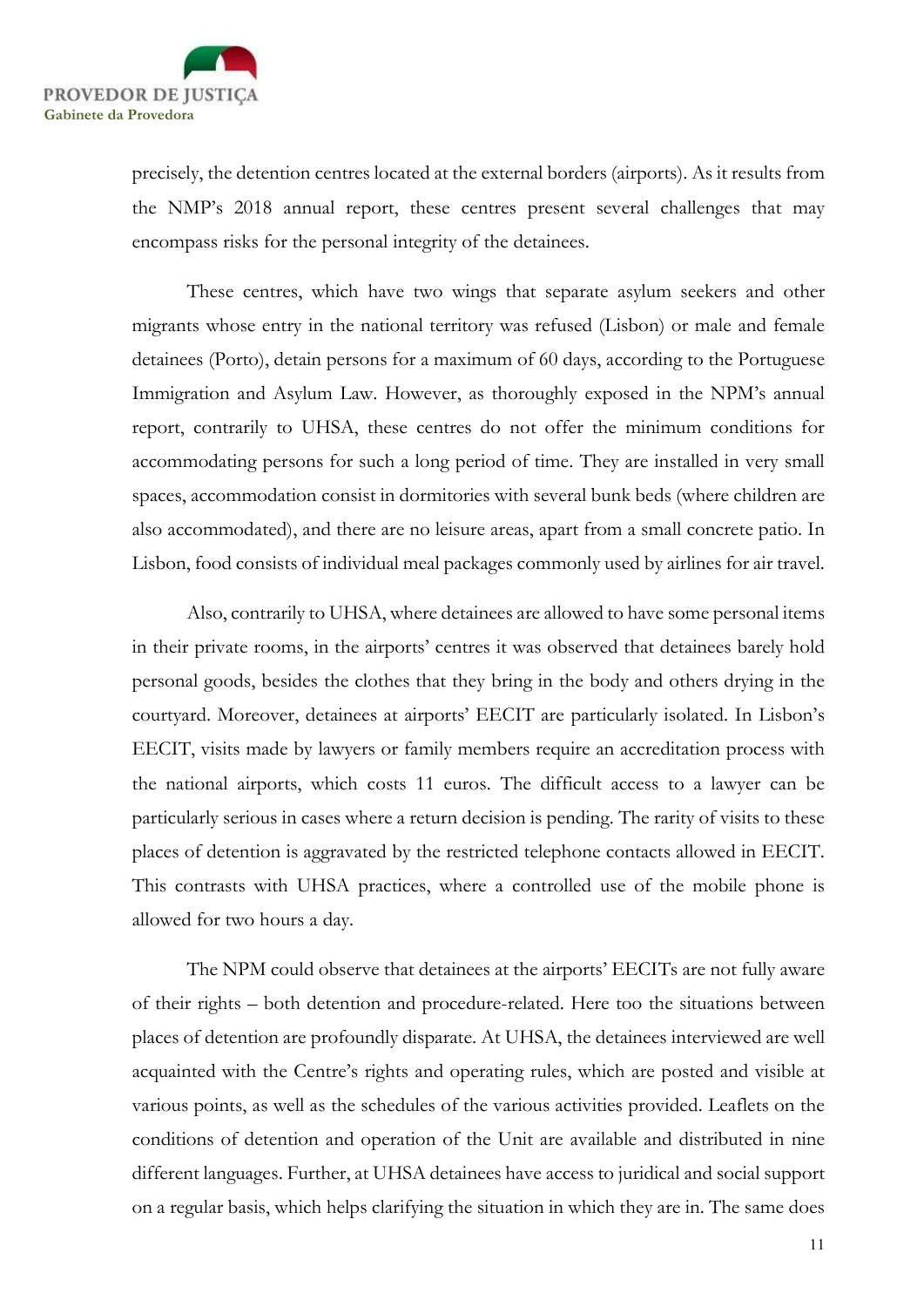

not happen at EECITs. It is important to ensure adequate knowledge of all aspects of the centre's functioning, such as the date of visit by doctors, family members or lawyers.

Following NPM's visits and conclusions, which were dully discussed with the Ministry of Internal Affairs, the latter has made a compromise to open a new CIT in Almoçageme during 2019, mostly to receive people that currently are admitted by the EECIT of Lisbon. However, to the present date, the new centre has not opened, and so migrants remain detained in the EECIT's facilities.

14. The State report also mentions that stays which exceed 48 hours in these temporary centres must be authorized by the competent court (para. 138). However, in a visit made by the NPM to the Lisbon EECIT, no evidence of judicial hearing was presented. Instead, the NPM team was informed that the Aliens and Borders Service (SEF) requests authorisation by fax to the competent court, which responds by the same means, without hearing the detainee in person. This fact may preclude a broad understanding of the personal circumstances of the detainees, including accompanying family members, their possible consideration as "especially vulnerable persons", etc. It also may prevent the application of alternative measures to detention.

15. The State report refers that, despite some exceptions, "asylum seekers lodged at the external border are not subject to detention solely based on the fact that they are applicants for international protection" (para. 141). Although this corresponds to Article 35-A, n.1 of the Asylum Law, in reality, detention of asylum seekers at the airports' border corresponds to the general practice. According to the n. 3 of the abovementioned Article 35-A, asylum seekers may also be placed or kept in a temporary installation centre in the case of applications made at border posts or in the context of applications made following a decision to remove national territory. These provisions were added by the Law 27/2008 of 30 June. While Article 35-A states that such measures can only be applied in cases where "no other less serious alternative measures can be effectively implemented", the NPM has witnessed that detention is applicable in a systematic basis in this context.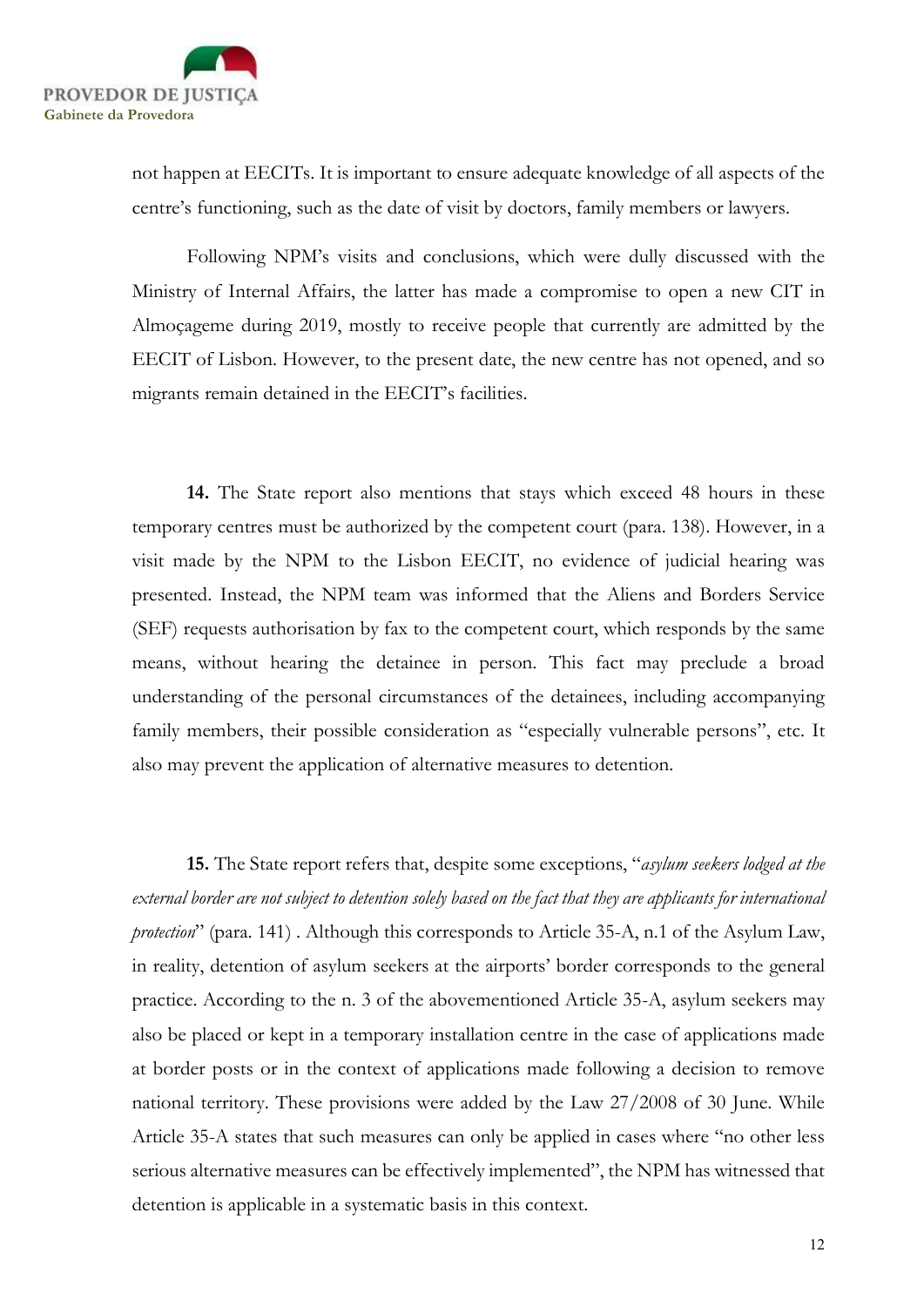

16. As for measures taken to ensure that all persons seeking asylum enjoy all procedural guarantees (Sate report, para. 142-145), the NPM found that several detainees were unaware of whether a decision had already been taken on their case, or what its content was. This whole situation contributes to a sense of detention with no specific purpose, another factor that can aggravate the mental health of detainees. The legal information is normally given by the Portuguese Refugee Council, an NGO that provides support to asylum seekers, normally assisting them during the judicial appeal phase and, thus, only *after* a decision refusing to grant asylum. However, a reinforced duty of information from the SEF, in a language that the asylum-seeker understands, could prevent a sense of general disorientation.

Detainees should also be informed at the outset, in a language that they understand, on the right to a lawyer at all stages of the procedure and the right to contact with them in private. However, the right to access promptly to a lawyer may be hindered at the Lisbon EECIT, since every external person have to pay a fee to the airport administration in order to enter into the international area. The Ombudsman received reports of detainees who claimed that their lawyers had to wait several hours before being allowed to enter in the EECIT. In cases concerning to non-admissible aliens, situations where the lawyer was only admitted to enter in the EECIT after the migrant was removed were reported.

### Article 10 – Training of Personnel

17. The State Report (para. 149) mentions several training activities provided to law enforcement personnel at all levels, including State security organs, prison staff, immigration officials, judges, prosecutors, medical personnel dealing with detainees, forensic doctors and any other State agents involved in holding persons in custody, interrogation, or treatment of any individual under any form of detention or imprisonment. Yet, such activities encompass mainly initial training comprising several courses on legal subjects, such as Constitutional Law, Fundamental Rights or Criminal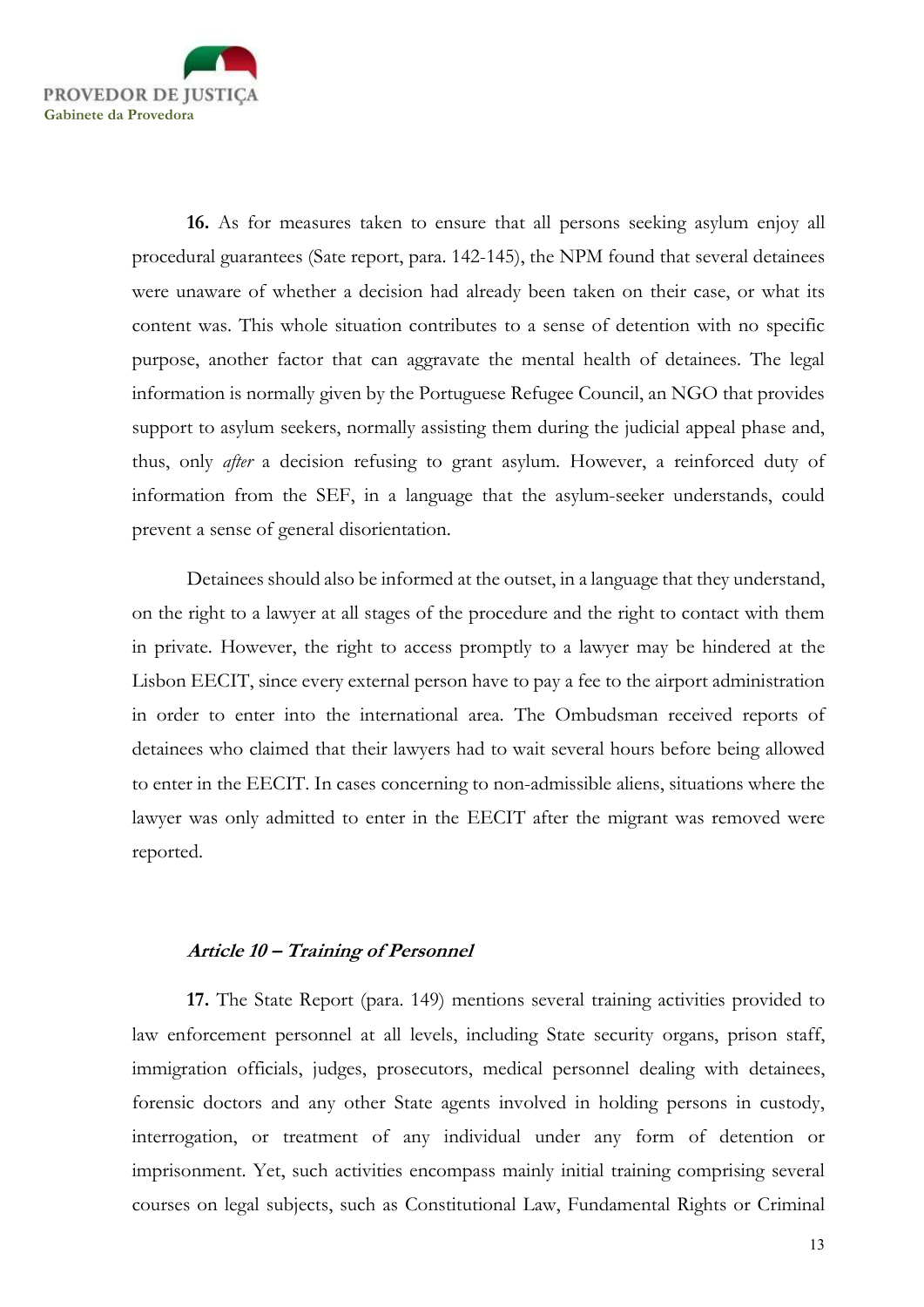

Law. The Ombudsman has analysed the contents of these disciplines, and they are mainly of general nature. Prohibition of Torture is only mentioned as being a fundamental right, amongst others, enshrined in the Portuguese Constitution. The Convention, on its turn, is only mentioned as one of the conventions pertaining to the UN system. Therefore, it is not possible to reach the conclusion that all the above mentioned personnel receives a comprehensive mandatory initial training on: (a) the provisions of the Convention; (b) the guidelines to detect signs of torture and ill-treatment in accordance with international standards, such as those outlined in the Manual on the Effective Investigation and Documentation of Torture and other Cruel, Inhuman and Degrading Treatment or Punishment (Istanbul Protocol); (d) violence against persons because of their sexual orientation or gender; (e) identification and referral of victims of trafficking, torture and sexual violence among asylum seekers.

However, as explained in the State's Report (para. 153-157) the majority of enforcement personnel, in particular prison guards, receive education on non-coercive investigatory/restraint techniques and the principle of the use of force as a last resort. Moreover, due to several measures indicated in the State report (para. 59, 64, 163), training on issues related to violence against women and domestic violence have been reinforced. The same can be said regarding violence against ethnic or national minorities, where the High Commission for Migration has been playing a fundamental role (para. 295-300). Still, the Ombudsman considers that these trainings should be mandatorily provided to all abovementioned officials in the beginning of their careers.

In this context, the Ombudsman recalls the recommendation made by the SPT following its visit to Portugal undertaken from 1 to 10 May 2018: "it encourages the State party to ensure that the educational programmes for State officials dealing with detained and arrested persons include international standards relating to torture and ill-treatment and that all professionals involved in documentation and investigation of torture and ill-treatment receive adequate training on the Manual on the Effective Investigation and Documentation of Torture and Other Cruel, Inhuman or Degrading Treatment or Punishment (the Istanbul Protocol)" (CAT/OP/PRT/1, para. 34).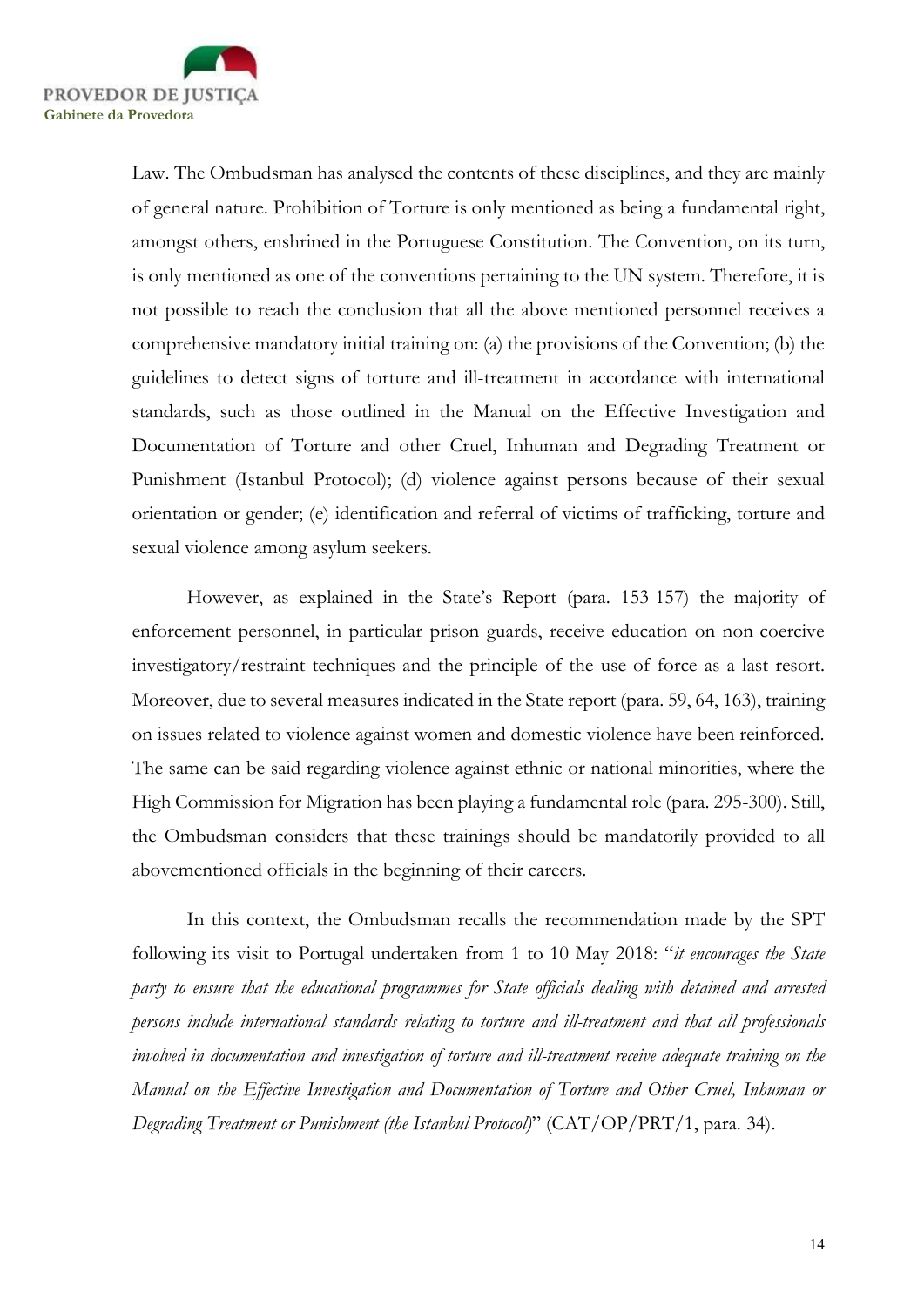

# Article 11 – Treatment of persons subjected to any form of arrest, detention or imprisonment

18. As regards the occupancy rate of places of detention, the Ombudsman welcomes the measures that have been leading to a decrease of the Portuguese prison population since 2016. The reduction in the number of prisoners has ensured that, despite being close to 100% occupancy rate, there is no overcrowding in the Portuguese prison system.

While overall there is no overcrowding, there are numerous overcrowded prisons, in particular smaller institutions, which requires rethinking the distribution of prisoners within the system. Further, Portugal is still well above European average and median in number of prisoners per 100,000 inhabitants. The Ombudsman believes that reducing the prison population is fundamental to preventing situations of torture and ill-treatment, and thus applauds the current trend that was supported by recent legal developments (*maxime* the amendment to the Penal Code 94/2017, of August 23) that created non-custodial alternatives to enforce prison sentences under two years.

19. The Ombudsman also takes the opportunity to welcome the multi-annual strategy for requalification and modernization of the prison system (State's report, para. 178), including the closure of eight prison establishments (Lisboa, Caxias, Ponta Delgada, Setúbal, Leiria (regional), Viseu (regional), Odemira and Silves). The bad conditions of Lisboa, Ponta Delgada and Setúbal Prisons have been considered as especially concerning. The same can be said regarding the psychiatric clinic at Santa Cruz do Bispo Prison, which is not mentioned in the State Report as one of the establishments that will be closed or reformed in a near future.

Despite these developments, the uncertainty about how and when the changes will occur, with no clear schedule for their implementation, can block efforts to improve the prisons that are to be closed, something that the Ombudsman observed during recent visits to the Lisbon and Setúbal prisons. Without knowing for how long they will remain open, it becomes harder to decide what investments to make.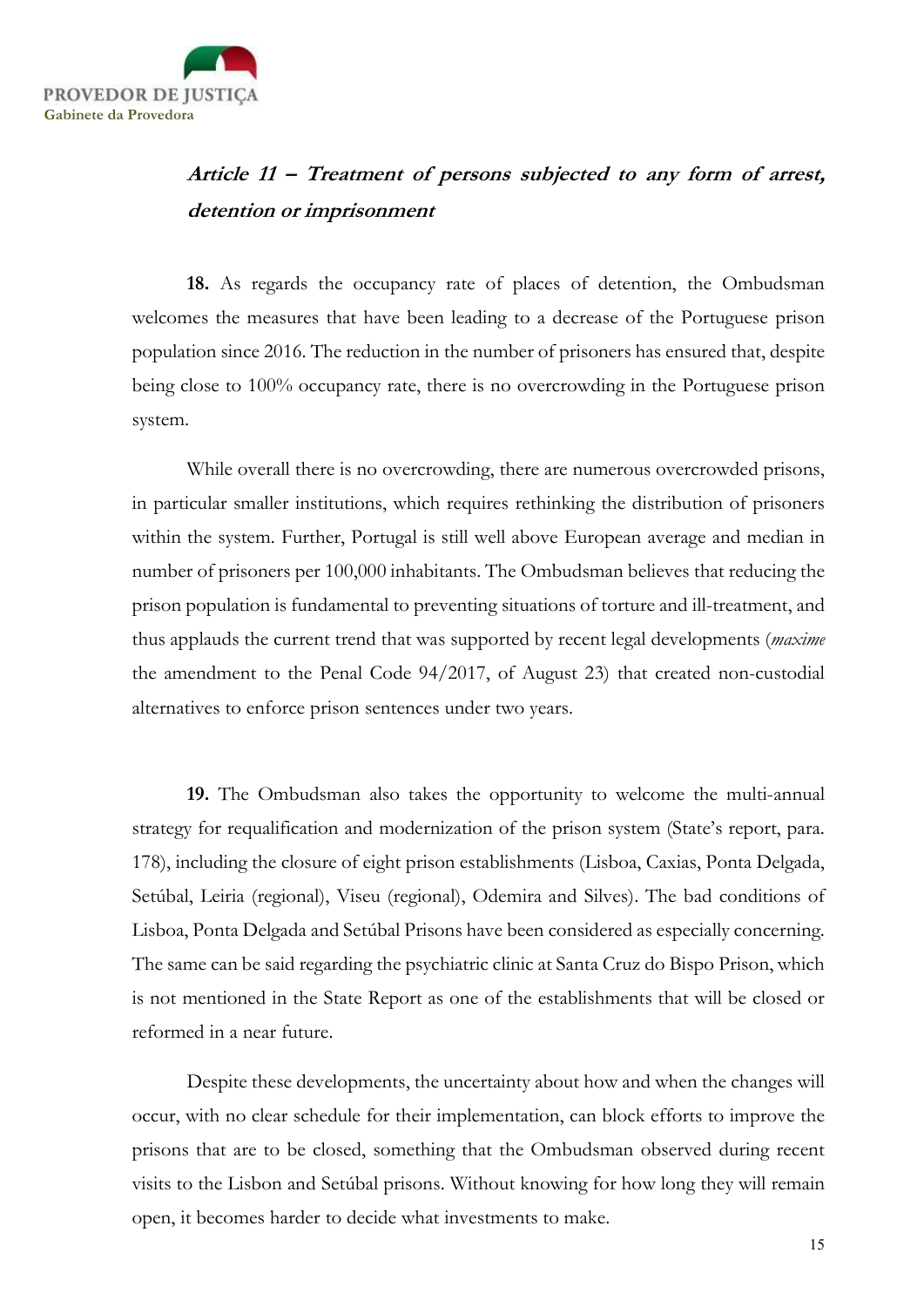

Moreover, as mentioned in Part II of the present document, the Portuguese prison system has structural problems that need to be addressed in a systemic and strategic manner.

20. As regards detention places under the administration of the Ministry of Interior (GNR and PSP), the NPM has also been carrying monitoring visits to police stations which have led to some worrisome conclusions. Sanitary conditions of cells are often very poor, with insufficient ventilation and lack to access to natural light (e.g., Antas PSP police station) or even artificial light (e.g., Beringel GNR police station). During these visits, the NPM observed that there are no clear rules regarding access to outdoor exercise for persons detained for 24 hours or more, being these rights granted on a case-by-case basis.

Besides poor conditions of cells, some of these places lack privacy for detainees awaiting identification and interrogation, leading to unnecessary exposure of people who are already vulnerable, exacerbating the psychological pressure that these moments tend to generate. The NPM also agrees on the need for better working conditions for agents.

21. With reference to measures taken to ensure young adults, under 21, detained in establishments for adults are always accommodated separately, the State's report did not clarify whether this separation is fully implemented in all prisons. The NPM has been witnessing that in some cases such separation is not adopted in a systematic manner. Thus, in several prisons, juveniles are detained together with older inmates.

In some prisons, young offenders are considered as "vulnerable inmates" and, then, are accommodated together with other vulnerable persons, not taking into account that the concept of vulnerability is not homogeneous. This broad solution may lead to negative results, resulting in e.g. accommodating together young offenders, older persons suffering from depression or sex offenders.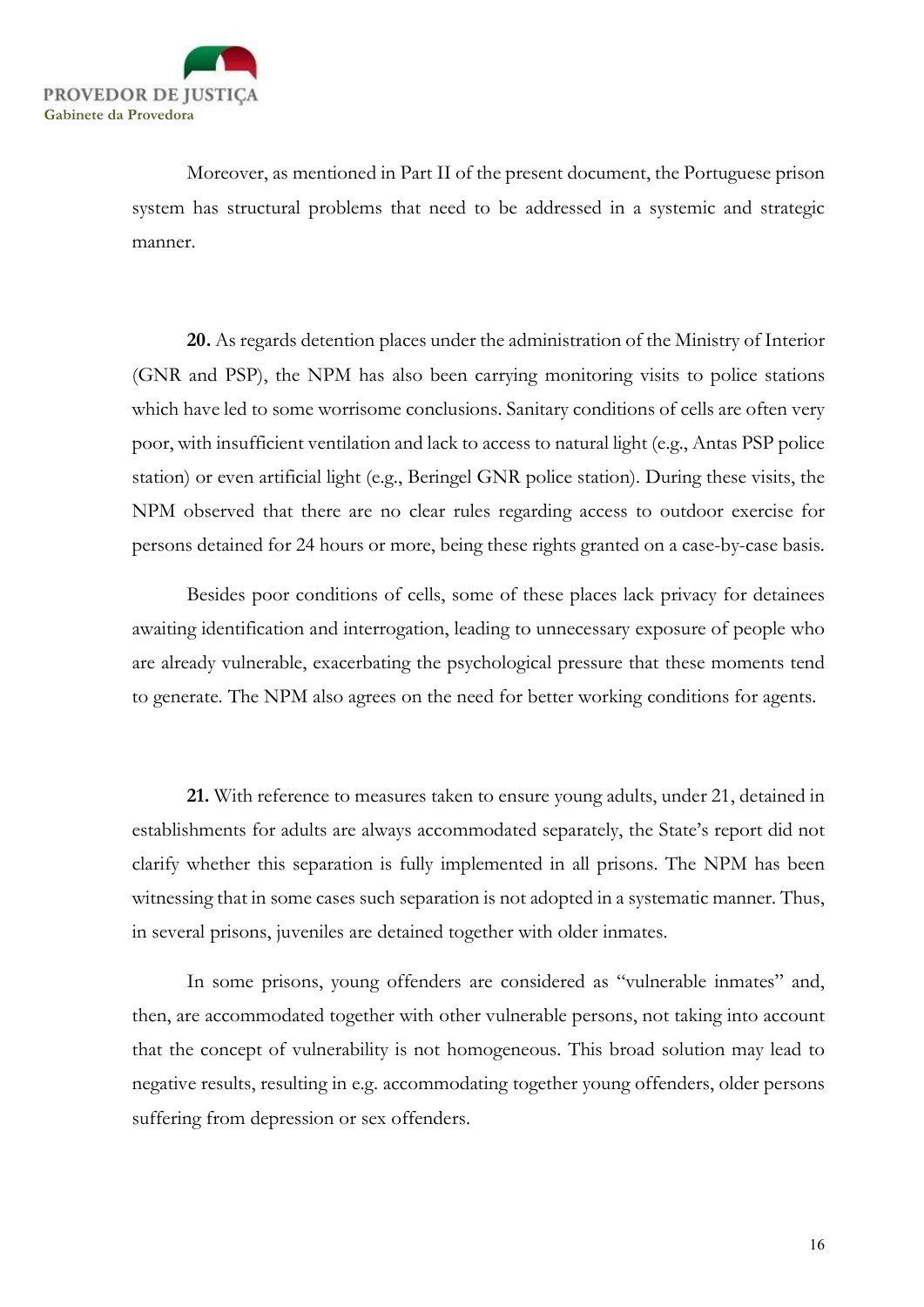

**22.** The Committee's previous concluding observations (para. 11(f) and (g)) asked for updated information on access to mental health-care services in all prison facilities. On its report dated of 3 July 2019, the SPT also stressed that Portugal should "improve the access of inmates to medical care, including specialized medical care, through better coordination, with the aim of reducing the waiting time for medical assistance for persons deprived of liberty" ((CAT/OP/PRT/1, para. 99). Despite the information provided in the State's report, (para. 198-201), the Ombudsman remains concerned with systematic problems that persist. Several complaints have also been addressed to the Ombudsman, related to the lack of adequate health services in prisons.

Due to their size and structure, most of Portuguese prisons have difficulties offering a differentiated and adequate treatment of prisoners with mental health issues, which results in increased risks for themselves, for other prisoners and for staff. The lack of sufficient professionals to deal with mental health issues was noted by the Ombudsman in several occasions, and the inmates stressed the importance of having better access to psychologists and psychiatrists, complaining that many of the consultations were short, spaced out, and, in the case of psychiatry, limited to the rapid prescription of medications.

The two prisons with a mental health ward, Caxias Prison Hospital and Santa Cruz do Bispo (Male), are understaffed and lack adequate housing conditions. In the latter, as an example, the NPM found rooms with ten patients in adjoining beds, with one shared toilet and litter. At the time of the visit, there was one psychiatrist for almost 200 patients. Often there were around sixty patients with only one guard present, to the detriment of the safety and humane treatment of all.

Furthermore, the lack of spaces for prisoners with mental disabilities is noted in "regular prisons", where the NPM often finds inmates waiting for vacancies in psychiatric wards, in order to receive adequate treatment. The NPM has noted, in different occasions, that more space to accommodate this particularly vulnerable population is needed.

Some positive aspects should also be underpinned due to recent developments. Albeit insufficient, there has been a gradual internalization of medical and nursing staff in prisons, allowing greater presence and continuity in the treatment and therapeutic relationships, and thus providing more tailored care to those in need. There was also a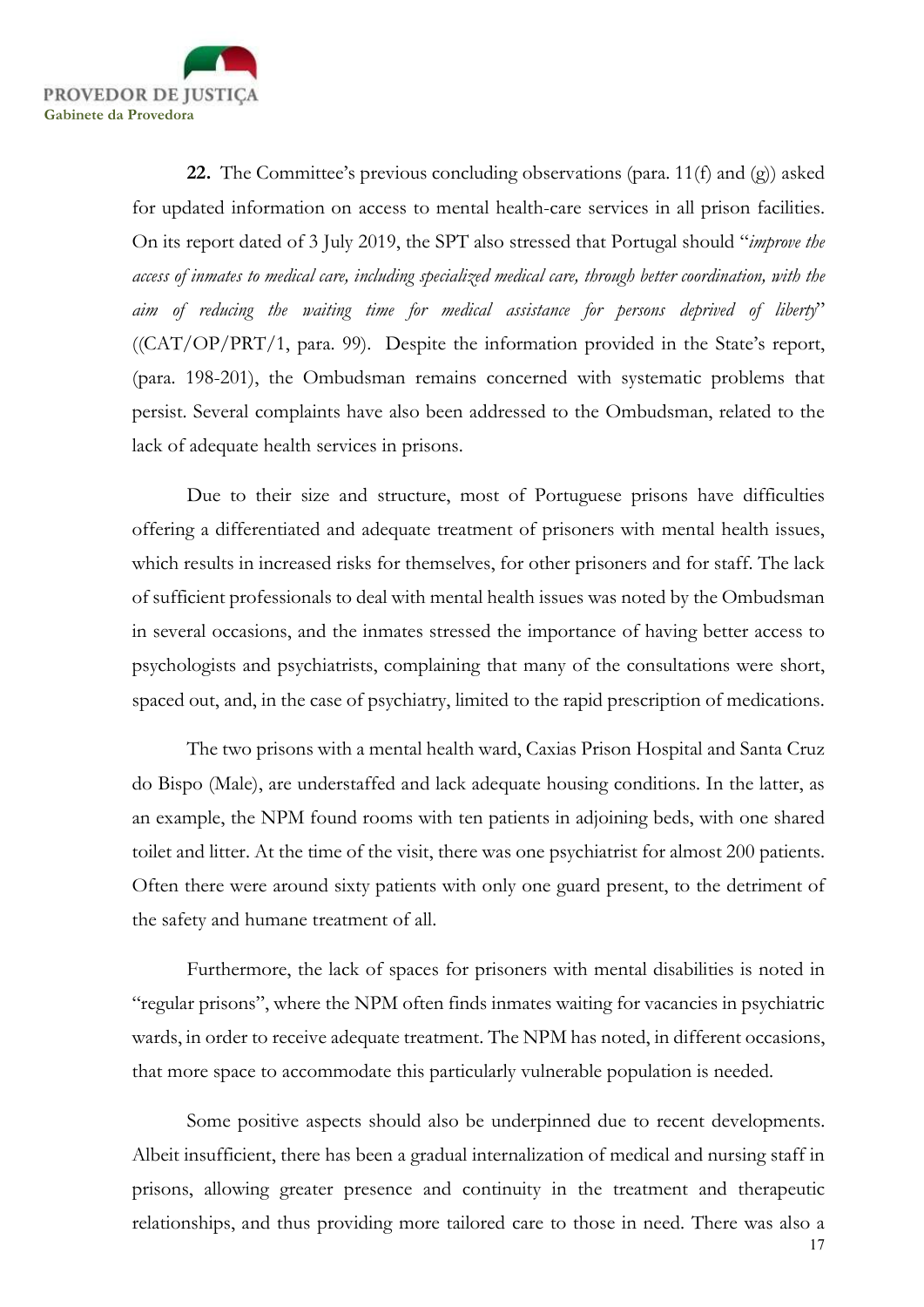

positive implementation of cooperation protocols with various hospitals, providing specialized consultations in the prison itself, namely with regards to gastroenterology and infectious diseases. This helped to overcome the deficiencies related to the lack of human and material resources that sometimes prevent inmates to attend external medical appointments.

23. As the State Report mentions, no steps have been taken to conduct a full review of the use of solitary confinement as a disciplinary sanction (para. 205). Thus, the legally maximum duration for these measures continues to be 21 days, although the Subcommittee had recommended that "ensure, including through changes in legislation if necessary, that the maximum period of placement in solitary confinement does not exceed 15 consecutive days" (CAT/OP/PRT/1, para. 81).

If this sanction may raise some issues generally, it is particularly worrisome as regards its application to vulnerable persons. The Ombudsman is particularly worried with the enforcement of this sanction in the realm of the Administration of child justice (Educational Guardianship Law). Recently, the Committee on the Rights of the Child urged the State to prohibit and abolish the use of solitary confinement to punish children, and immediately remove all children held in solitary confinement (CRC/C/PRT/CO/5- 6, para. 44 (c)).

24. The Ombudsman has received several complaints regarding disciplinary procedures in prisons in the last years. As the 2018 annual report points out, the role that the legal protection system plays in the disciplinary action is not clear, in particular at the stage prior to any appeal to the Courts. Although several local social security services show due diligence in analyzing of the applications submitted, their articulation with the disciplinary proceedings is not always clear. On the other hand, the lengthy of the procedures is normally high and unpredictable. This contributes to the perception that the disciplinary procedures are obscure and not transparent to inmates.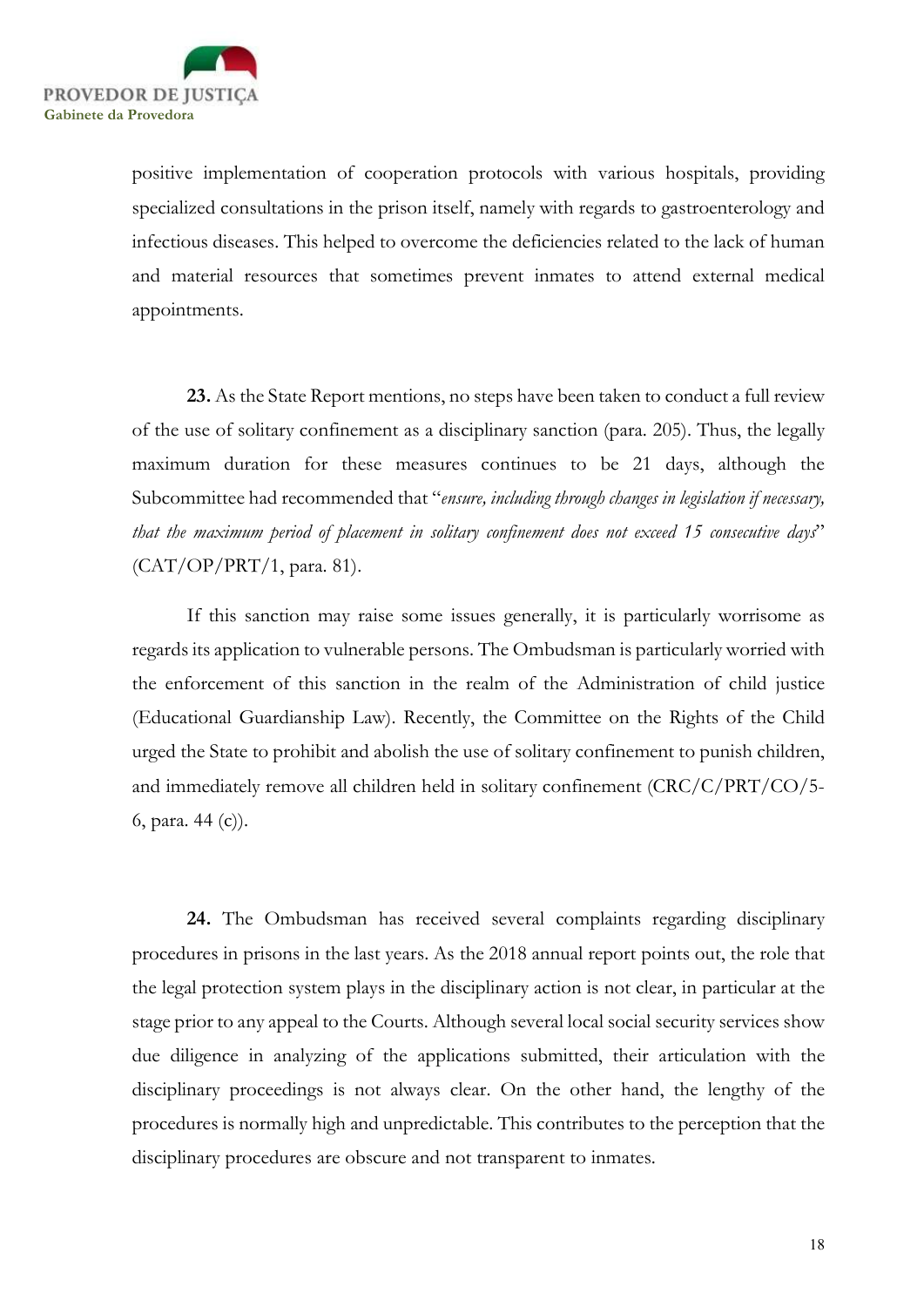

In this context, the Ombudsman highlights that the Subcommittee recommended Portugal that "the disciplinary proceedings in prisons are speedily processed and that measures are put in place to allow prisoners to appeal against the imposition of disciplinary sanction" ( $\rm CAT/OP/PRT/1,$ para. 81).

# Article 12 and 13 – Investigation of cases of torture and complaint mechanisms

25. In the context of measures taken to sensitize detainees about the existence of complaint mechanisms regarding cases of torture or ill-treatment by State officials, the Ombudsman applauds the measure adopted by the Directorate-General for Reinsertion and Prison Services' for reinforcing the diffusion of the Ombudsman's Blue Line number, often with notices placed near telephone booths.

As said, some prisons have the Ombudsman's leaflets available to the inmates, or the respective phone numbers posted next to the telephones. However, the NPM has already been to prison facilities where the connection to the Ombudsman's office was not possible (e.g., Évora prison). Therefore, it is paramount to reinforce the information of the NPM / Ombudsman's role, and to confirm that all means to address this entity are effectively granted.

In this context, the Ombudsman recalls that the Subcommittee recommended that "information on monitoring and investigation mechanisms and the relevant complaint procedures be made readily available to detained and arrested persons, including by displaying such information prominently in police stations and prisons"  $(CAT/OP/PRT/1$ , para. 48).

26. Since its creation, the NMP has not been object of any measure aimed at strengthening its monitoring functions, with no increased financial or human resources since its creation in 2013. Monitoring tasks, visits, management, coordination, reports and communication with international bodies are done by the same staff that deals with other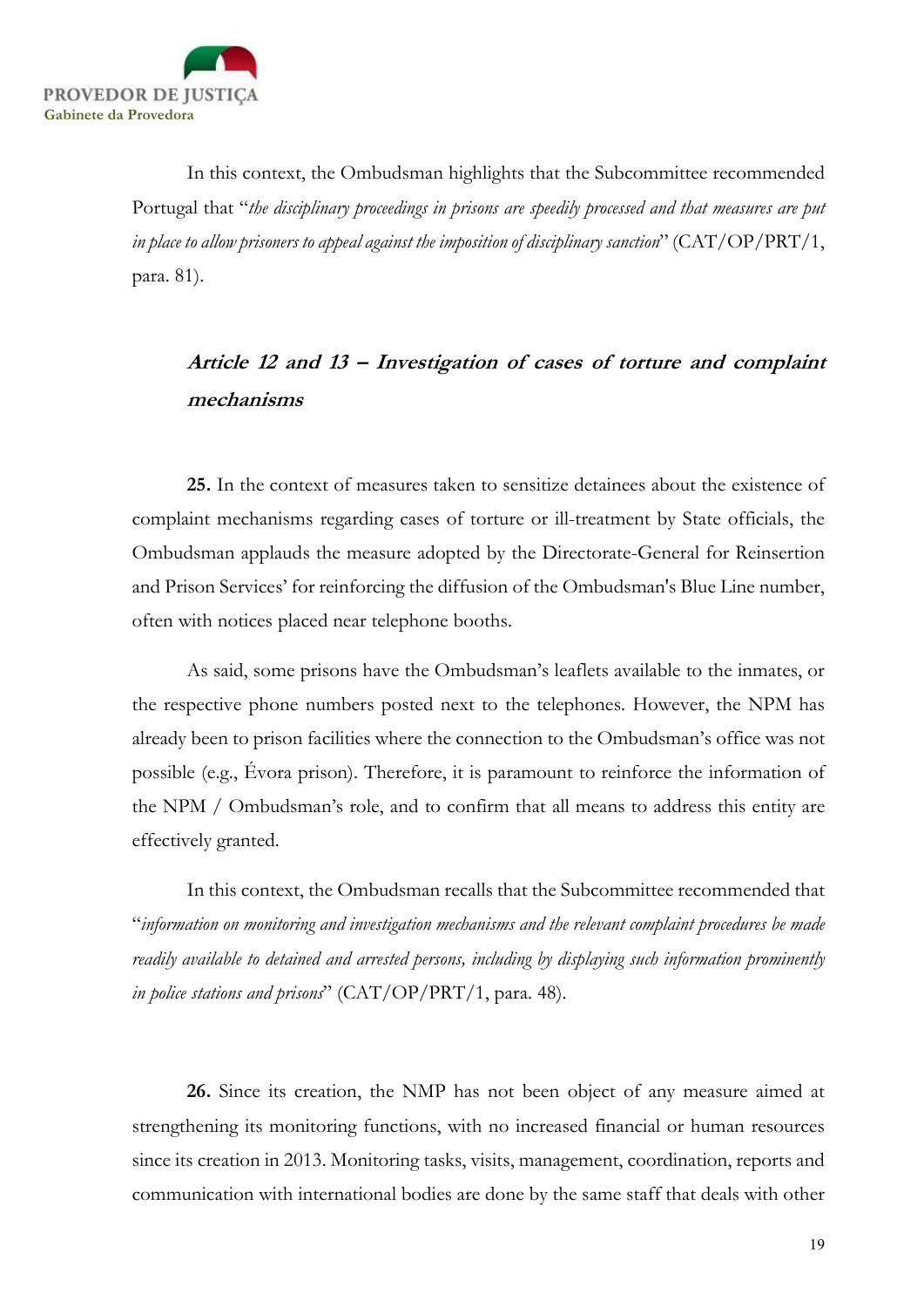

tasks performed by the Ombudsman. The NPM has repeatedly claimed that its material and human resources are clearly insufficient. Although in the past year the Ombudsman managed to recruit a full-time worker to coordinate the NPM's functions, this implicated abdicating of one member of the Ombudspersons' Cabinet (statutorily foreseen) and is still considered to be insufficient, as the NPM needs personnel that enables the institution to visit and report the conditions of all places with deprivation of liberty in all the territory.

This insufficiency has been highlighted out in the SPT's report following its visit to the Portuguese Ombudsman, which took place in May 2018: "recalling that OPCAT article 18 (3) obliges States parties to provide NPMs with the necessary financial and human resources to undertake their work, the SPT reiterates that the NPM shall be provided with a budget sufficient for accomplishing all mandated tasks, in addition to granting the NPM the institutional autonomy to use its resources. This funding should be provided through a separate line in the national annual budget referring specifically to the NPM and not through the general budget of the Ombudsperson. This funding shall be at such a level as to allow the NPM to carry out its visiting programme, to engage outside experts as and when appropriate, to increase its human resources and to regularly access training, in accordance with its own work plan"  $(CAT/OP/PRT/R.2$ , para. 16).

# Article 14 – Redress and right to fair and adequate compensation to victims

27. In para. 274 and 275, the State's report mentions that "there are no records of torture complaints by inmates, nor third parties related to acts of torture". This information contrasts with the data provided in Table XXII of the State's Report Annex III, where several cases investigated by IGAI, including wounds inflicted by firearms, ill-treatment, physical injuries or death are reported. It is thus difficult to understand why no records of torture complaints by inmates, or third parties, are registered. This may be due to the abovementioned fact, explained in the State's report (para. 17), that there is no information available on the number of complaints lodged and cases initiated against officials who have disrespected safeguards in relation to persons deprived of their liberty.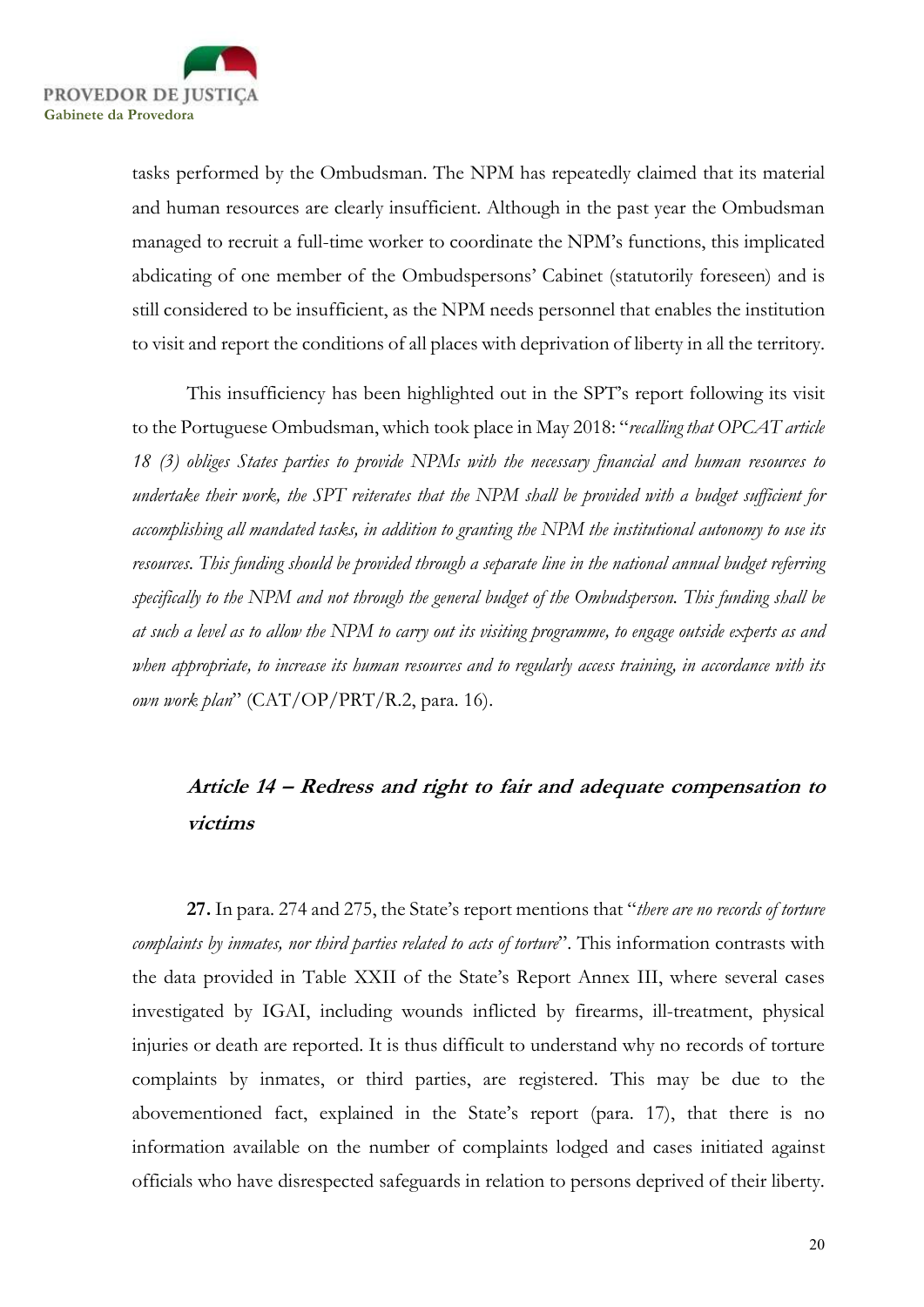

The Ombudsman recalls, again, the need to register such data.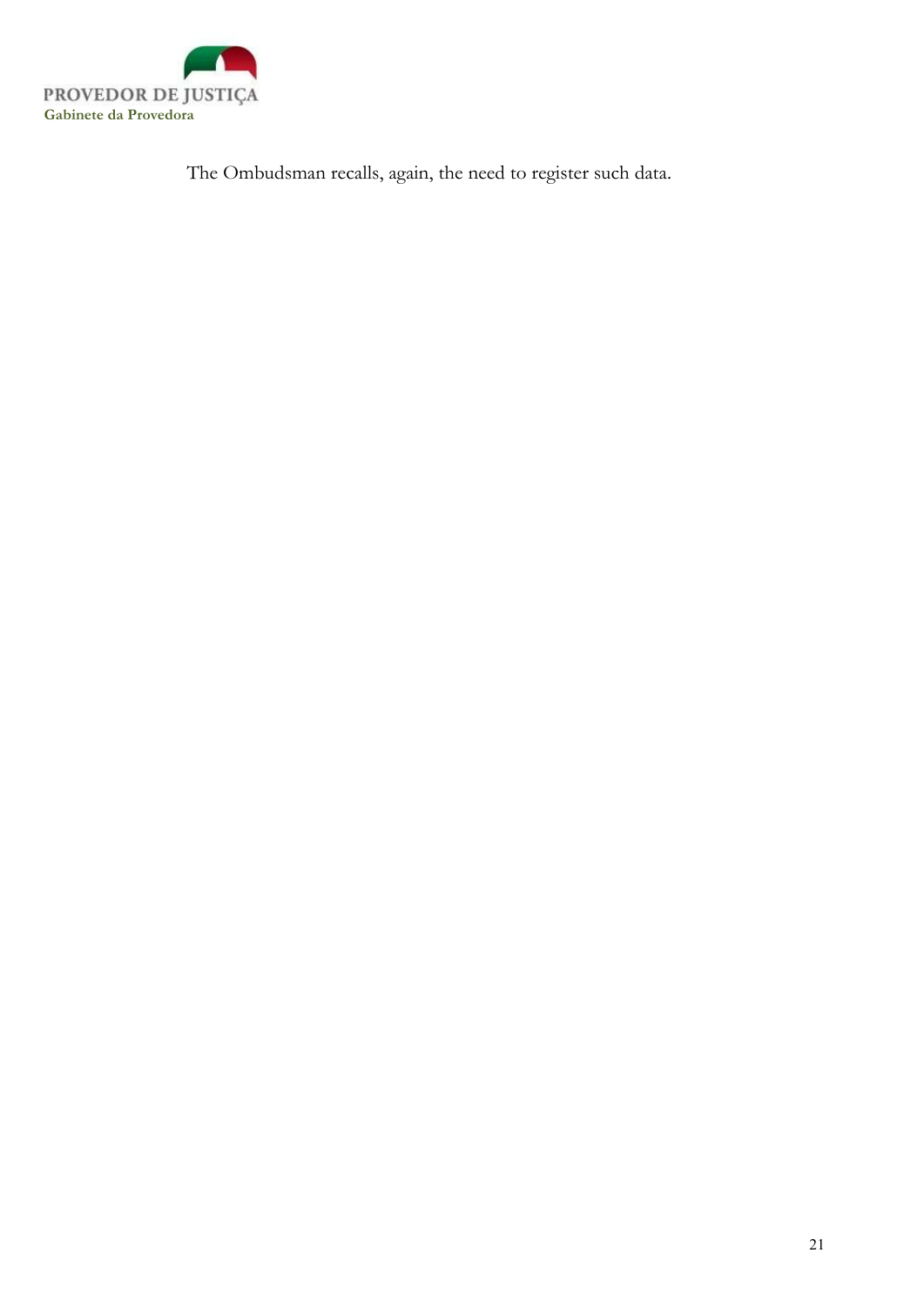

## B. Additional information

In this part, the Portuguese Ombudsman aims to provide additional information to the Committee based on its work as NPM and its regular activity of monitoring and visiting all detention facilities in Portugal. Following the NPM's 2018 annual report, this part is structured according to types of places of detention. Some of the NPM's main concerns that were not yet mentioned in this document will now be addressed.

#### E. Prisons

#### a. Infrastructures and distribution of population

28. Portuguese prisons share structural problems, mostly related to lack of investment in infrastructures and human resources. There is a clear need for more investment in these areas, in order to ensure that instances of ill-treatment are prevented. Indeed, some buildings are too old and require urgent intervention to guarantee that minimum requirements of health and safety are complied with. For example, the NPM has seen in more than one occasion toilets that were not separated from either other toilets or showers, with no privacy nor security for inmates in these vulnerable moments; in older prisons, complaints about cockroaches and other bugs were common. The NPM has visited several prisons with decaying conditions, where cells are small, humid, lack adequate lighting, are either too cold or too warm, etc.

29. Contrarily to the Mandela Rules, most of the prisons' accommodation consists of more than one person per cell, with obvious implications in terms of space, comfort and privacy, as well as potential impact on prisoners' mental health. Since prisons usually have areas with better conditions than others, the distribution of prisoners in accordance with clear purposes and criteria can have beneficial effects, offering a sense of effective progression within the system, particularly for prisoners who are serving long-term sentences. This happened, for example, in the Coimbra Prison, where good behavior was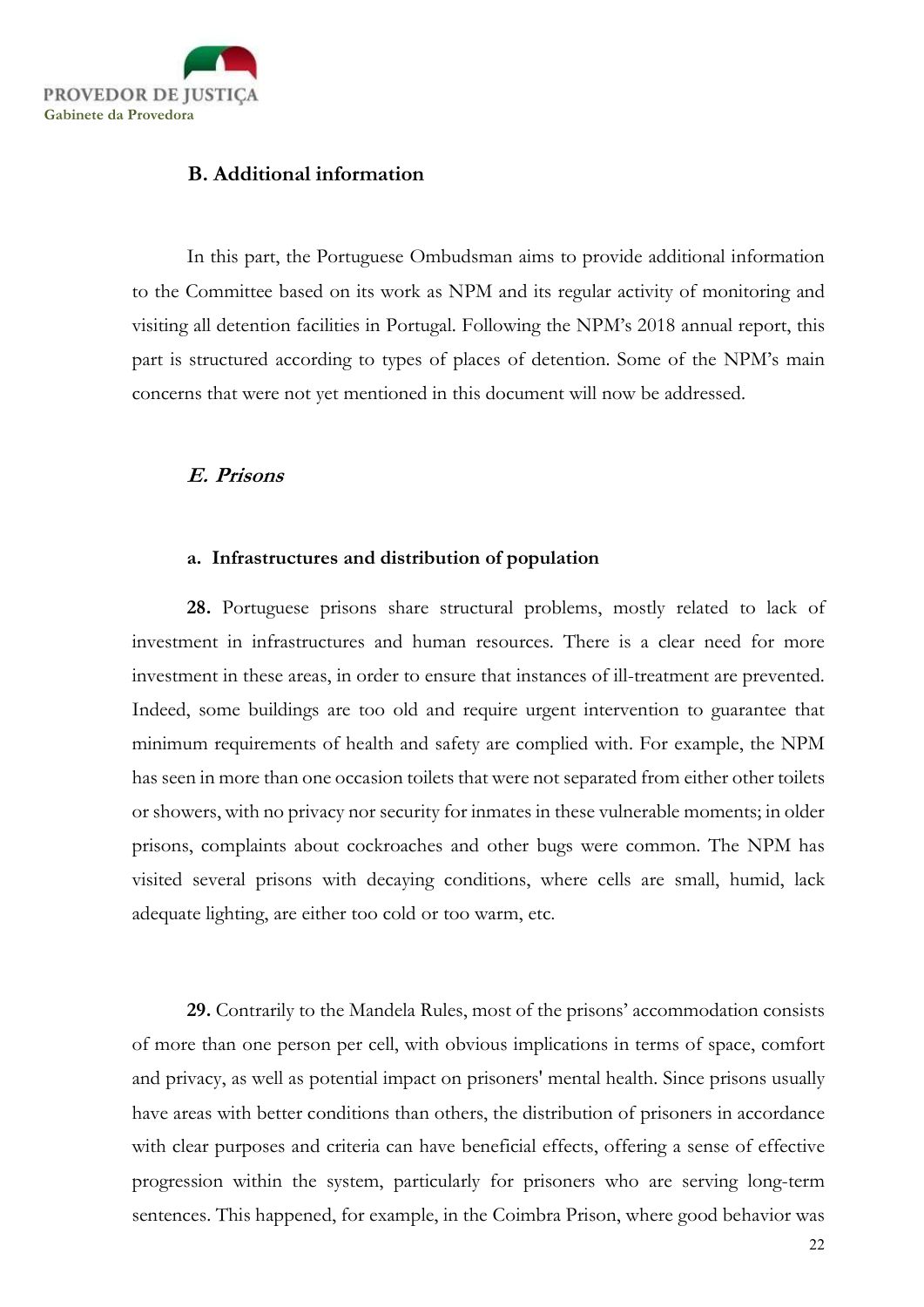

rewarded with the placement in wings with better conditions. However, this can also lead to perceptions of injustice within the inmate population, causing a risk of potential mistreatment – hence the need for clarity.

30. The considerable heterogeneity of Portuguese prisons – in size, occupancy rate, infrastructure, etc. – contributes to varying prison life experiences. The NPM visits noted that bigger prisons – such as Porto, Coimbra, or Lisbon – are associated with more impersonal incarceration experiences, with more distance between staff and offenders. At times, this has led to inadequate treatment, with, for instance, inmates commenting that they felt degraded when called by a number.

31. Further, certain situations cause concern, as is the case of the most vulnerable inmates. The clearest situation is that of sexual offenders who, for security reasons, are often separated from the rest of the prison population. While the NPM understands and supports the special care provided to such detainees, due to the frequency of incidences of violence they tend to experience, it must be ensured that this separation does not have detrimental consequences to their daily prison life. Alas, the NPM has noted situations of further deprivations, in which these vulnerable offenders are placed in cells that have inhumane conditions, are granted fewer hours out of their cells, lack access to activities, among others. As stressed by international jurisprudence, the availability of adequate outdoor space, the existence of a specific area for physical exercise, or the creation of an autonomous restauration zone can be essential to the physical and psychological wellbeing of such prisoners.

Also in this context of vulnerable persons, the MNP underlines that prisons ought to be prepared to provide special care for lactating women, which has not always been the case. Failure to respond to such needs may configure in itself a degrading treatment.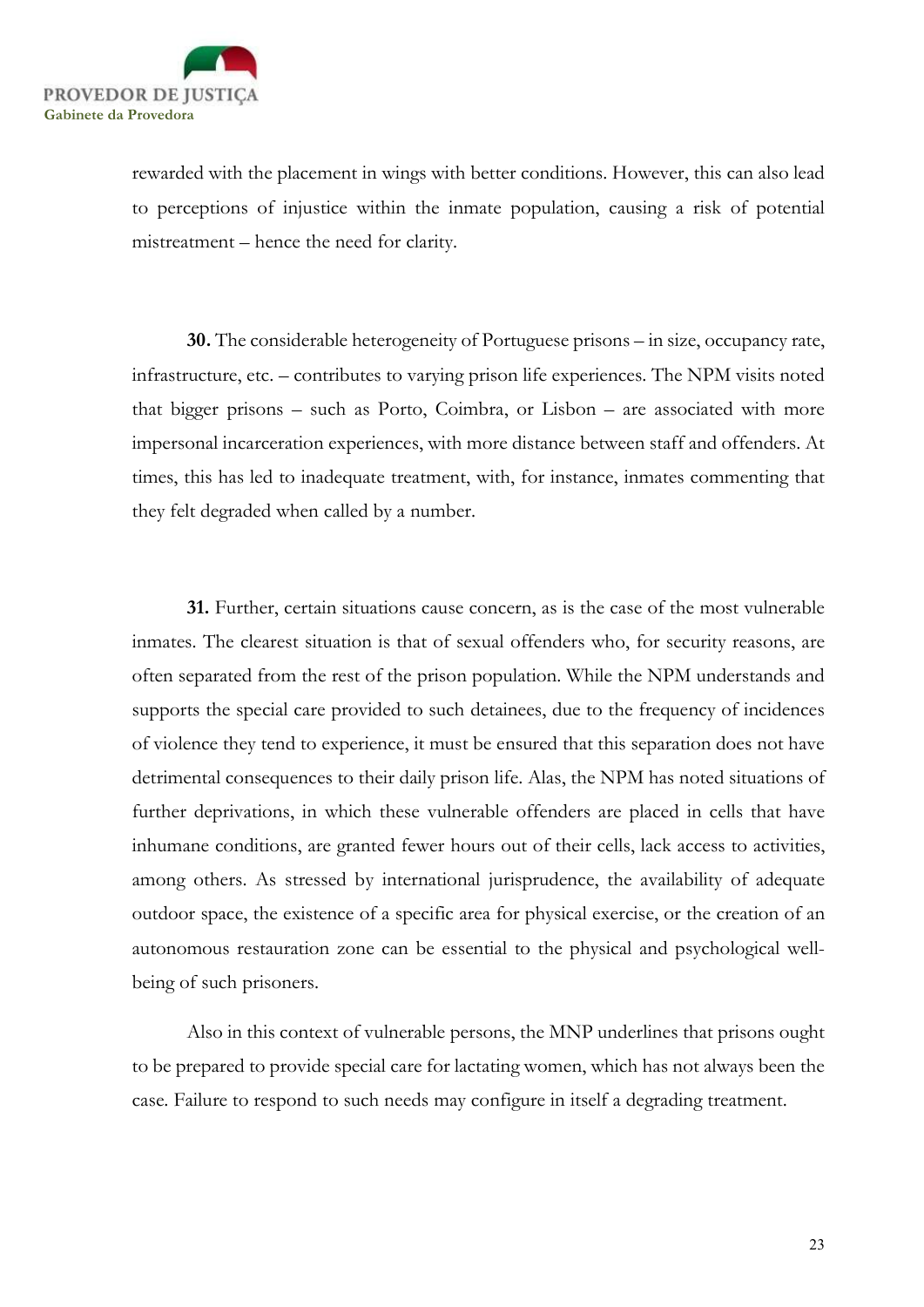

32. Some prisons accommodate new inmates in a "transitional" or "first" cell. These are individual cells, where new inmates stay for a few days before being integrated in the regular prison environment. Some prisons argue that this way of welcoming newly arrived inmates provides time for the prison staff to analyze which prison area best fits the newcomer and his or her integration.

Although this purpose is understandable and desirable, its execution raises some doubts. In some prisons, the "transitional" cell is located next to the disciplinary cells (e.g. Faro Prison) and stays in both cells may seem to be equivalent. Some inmates referred to the NPM that their worst days at the prison were, precisely, the first days. Isolation was one of the main causes, as several inmates claim that they would have preferred to be immediately integrated within the general prison population. The NPM calls attention to unnecessary isolation, which may worsen the experience of the first hours in prison and can be similar to disciplinary isolation measures.

33. Good practices should also be highlighted. The NPM notes successful initiatives with respect prisoners with drug addictions, with therapeutic programs that separate them from the rest of the prison population. The G Wing of the Lisbon Prison is a good example: in a separate building and with conditions that greatly contrast with the grave deficiencies of the main building, the atmosphere itself felt more humane. The NPM knows that for logistical reasons such initiatives are not always possible, but they do point towards the desirable path when thinking of penal reform.

#### b. Human Resources

34. There is a clear deficit in the number of prison guards in the Portuguese prison system. The NPM has consistently received complaints by prison authorities and staff themselves about the need to have more personnel working in prisons, in order to ensure the security of both the prisoners and the guards. With a low ration of guards per inmate, prison settings are often tense and the control exerted over the functioning of the daily prison life is lowered. It is not surprising that there may be incidents of violence, drug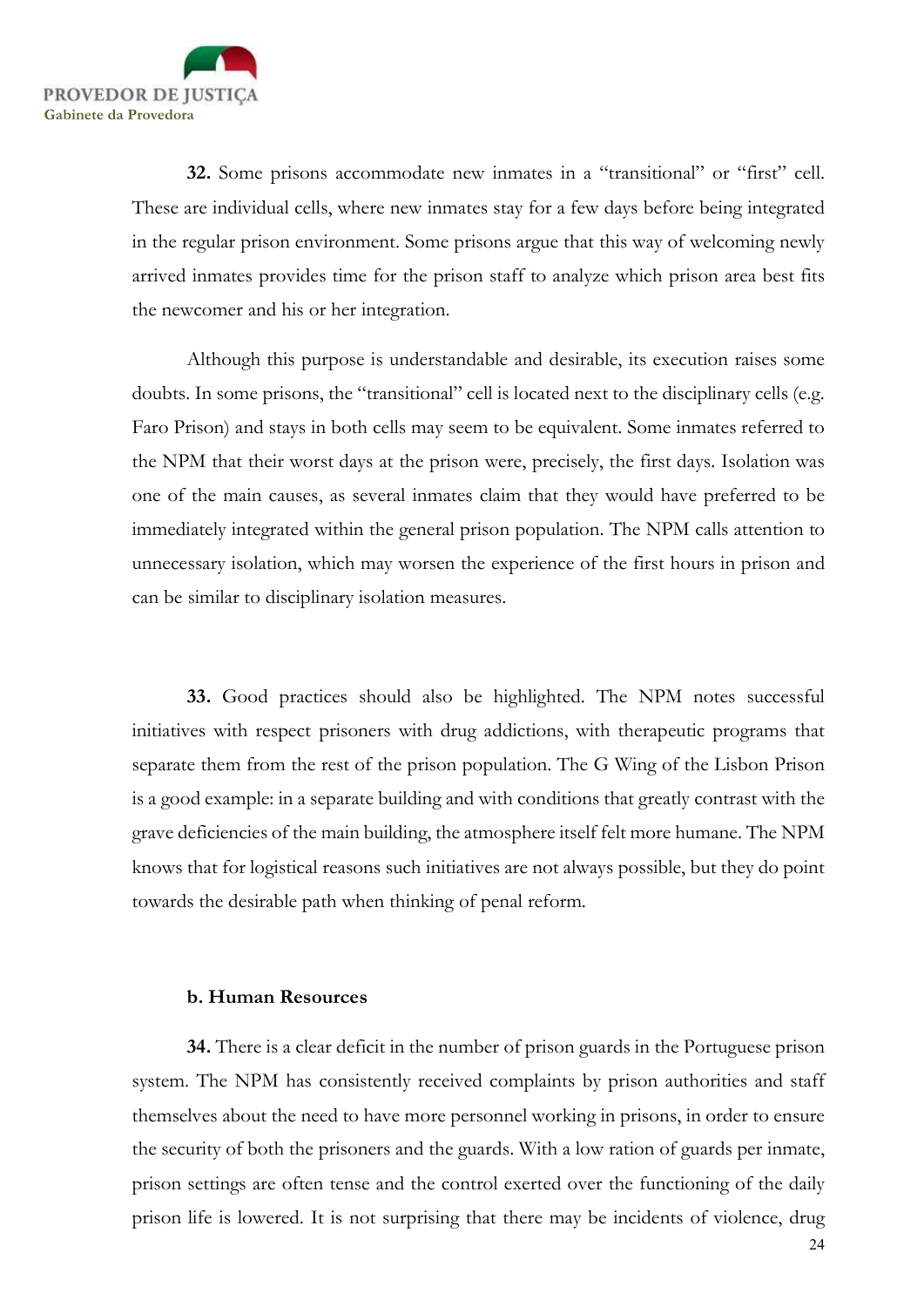

problems, and less attention to the individual situation of each prisoner, especially in bigger prisons with larger populations. Furthermore, it is often the case that without more human resources, some activities cannot happen. This includes working outside prison walls, more activities within prison, and even effective access to medical and other appointments. Some cases are even paradoxical – for instance, in one of the areas of the Alcoentre Prison, a dining hall was rebuilt but remains unused due to lack of staff to guard the collective moments of having lunch and dinner. Consequently, prisoners have to eat in their cells.

35. This problem had even graver consequences in 2018, a year marked by strikes by the prison guards. The NPM will not make any valuation on the reasons behind this collective movement, but the consequences and some of the underlying issues related to the strikes ought to be noted. The NPM received complaints from all the main protagonists of prison daily life. Although the prisoners suffered the most from the additional deprivations of prison life associated with the strikes, the guards and the Prison Directors reported moments where they felt negatively affected by this situation. Prisons became harder to manage, and guards reported feelings of tiredness and frustration. Communication with inmates became harder, with negative consequences to security. Prisoners felt "increased punishment", with longer periods of time locked in their cells, canteens being closed, activities cancelled, reduced number of visits and telephone contacts. As a result, this was a particularly sensitive time in terms of the prevention of illtreatment.

#### c. Occupation

36. Overall, there is a clear shortage of occupational opportunities (labor, education, leisure) across Portuguese prisons. In particular, the NPM highlights the need to ensure more job vacancies – and better pay – based on more partnerships with civil society organizations and companies. The NPM recalls paragraph 1 of article 43 of the Penal Execution Code and Other Deprivation of Liberty which calls for the regulation of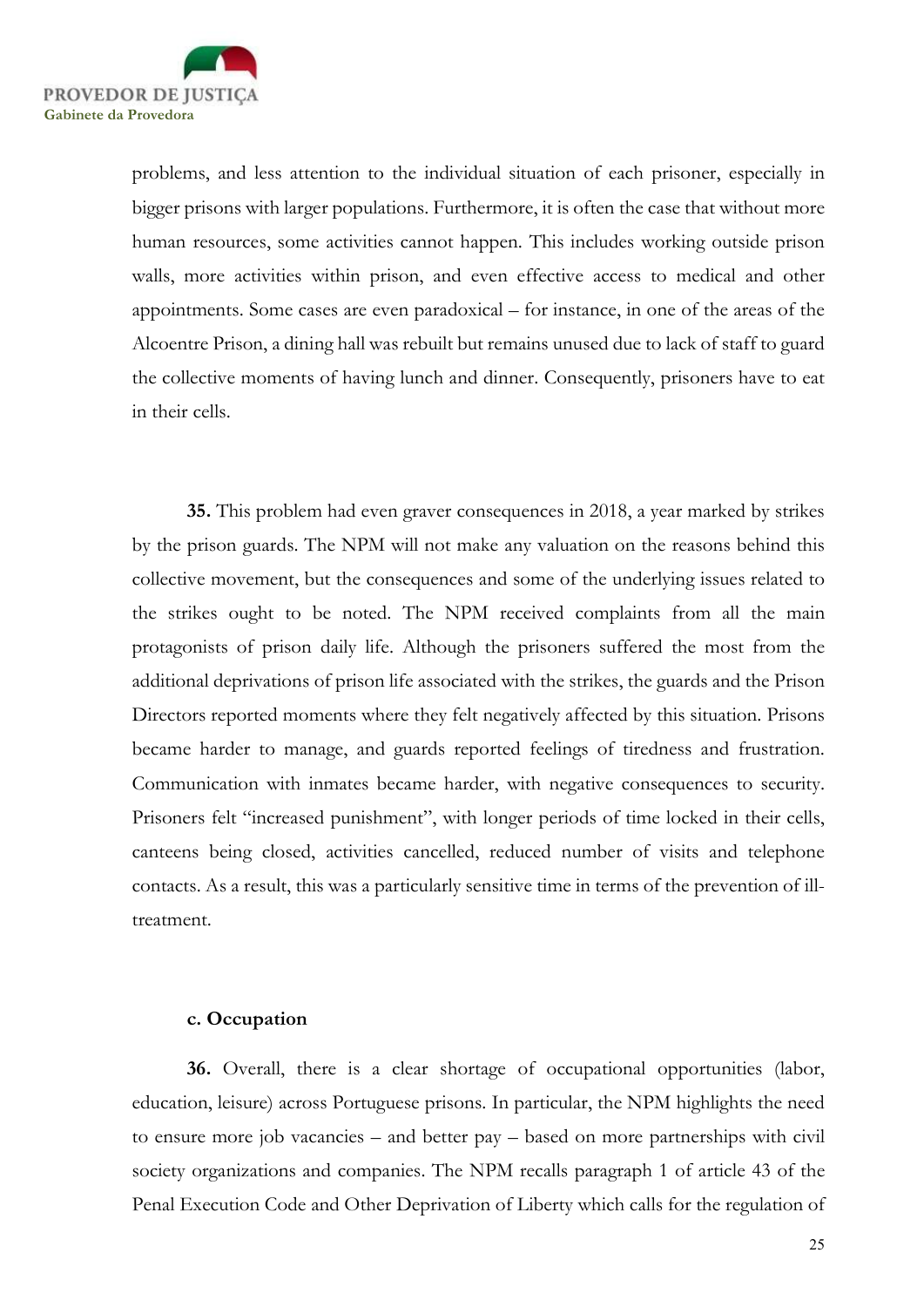

the work in partnership with external entities, which has yet to be approved. A greater number of job opportunities associated with clear legal instruments that are attentive to the dignity of prisoners are understood to be fundamental to the social reintegration of prisoners after their release. A prisoner who is occupied working, studying, or attending recreational activities benefits in physical and mental well-being, as well as, in the case of work, financially. Productive and fulfilling routines provide meaning to time spent in seclusion, diminishing the room for deviant behavior and ensuring that the deprivation of liberty is not accompanied by further events of punishment.

In this context, the Ombudsman recalls that the Subcommittee recommended Portugal to "broaden the work, education, rehabilitation and recreational opportunities for prisoners. (…) also recommends that fairly remunerated work opportunities be made available to all detainees. The State party might consider dividing working hours between several prisoners to allow more people to be engaged in purposeful activities" ( $CAT/OP/PT/1$ , para. 68).

### c. Contact with the outside world

37. In article 132 of the General Rules of Prison Establishments it is stated that prisoners can only make two five-minute phone calls a day – one to family and friends, another to a lawyer or solicitor. The first part has been subject to recurrent criticism in all NPM visits, for obvious reasons. One five-minute phone call per day is not enough to maintain and promote personal ties, which are known to be fundamental to the reintegration of offenders in society after their release. This issue, which is linked to the existence of a black market of mobile phones in prisons (correlated with incidences of violence and intimidation), has been on the spotlight recently, with the Directorate-General for Reinsertion and Prison Services announcing its willingness to study alternatives to this situation, which the NPM strongly supports. These could include providing inmates with cell phones with no access to internet and a limited number of contacts to make phone calls.

# F. Educational Guardianship Centres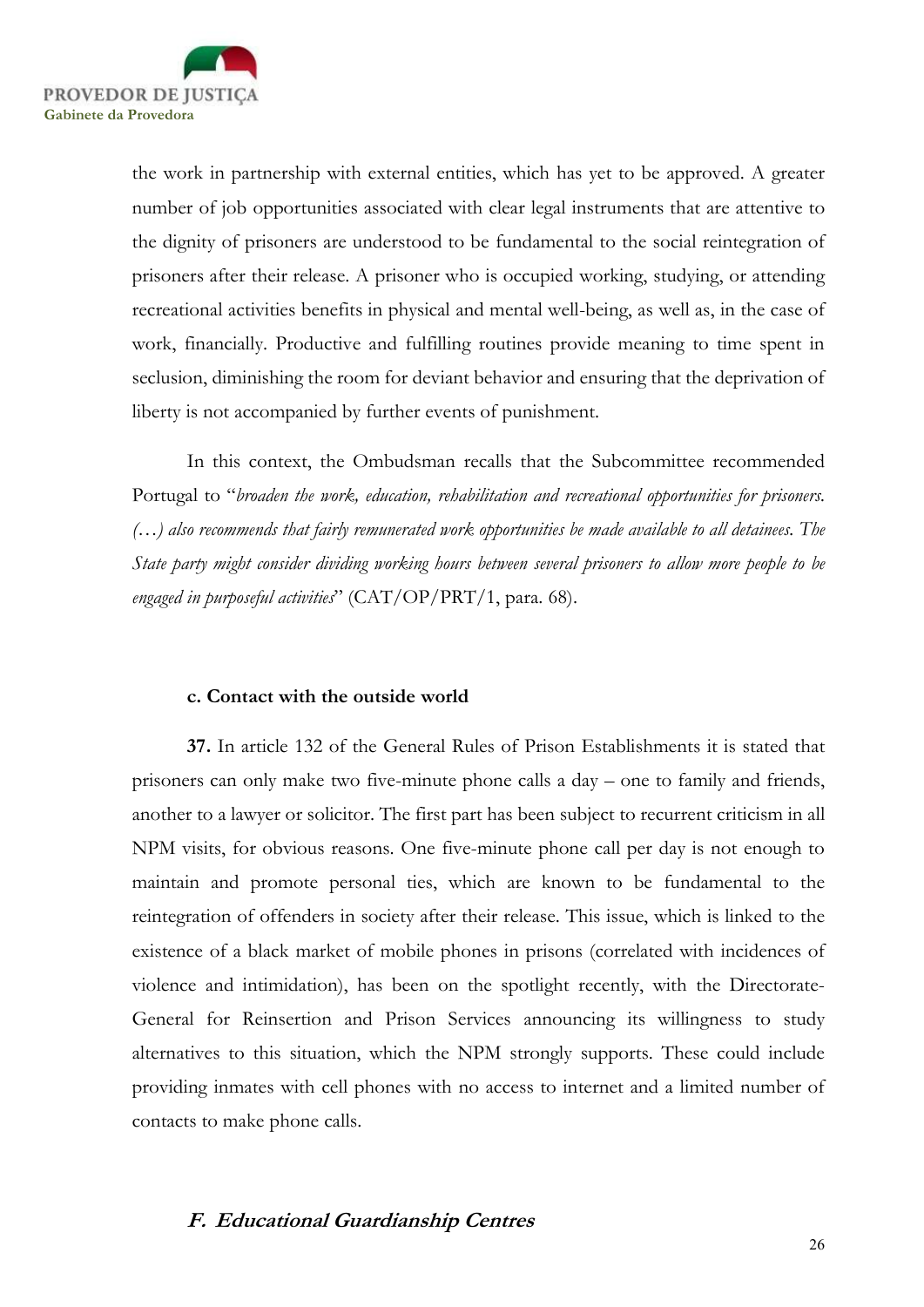

38. Deprivation of liberty in educational guardianship centres is the most restrictive measure among the list of options available to those children or adolescents who, between the age of twelve and sixteen, commit an offence qualified as a crime by criminal law. Recently, the Committee on the Rights of the Child urged the State to review existing custodial precautionary measures to ensure that child detention is used only in exceptional circumstances (CRC/C/PRT/CO/5-6, para. 44(a)).

#### a. Health

39. The NPM has been paying particular attention to the mental health issues associated with educational guardianship centres, as its population has shown a prevalence of mental health problems. The lack of specific therapeutic units for these young offenders is a cause for concern. No other alternatives are yet available, although in response to a Recommendation from the NPM, the Directorate General has mentioned that the creation of such units has been studied since 2010, and is considered to be one of the priorities for the 2019-2020 biennium. The NPM notes that juvenile detention centers cannot be the sole instrument available to deal with these situations. More psychiatrists in the centers are also required to ensure adequate treatment to those in need.

A positive comment should be added in reference to the articulation with health institutions present in the areas of the centers, which enables all young offenders to be assigned to a family doctor.

#### b. Contact with the outside world

40. Following a Recommendation of the NPM, the educational guardianship centres have increased the number and the duration of the available phone calls for those detained therein, as well as the access to videoconference to those who lacked visits due to the geographic distance of their families to the centers in which they were detained. This measure is seen as fundamental by the NPM, who congratulates the Directorate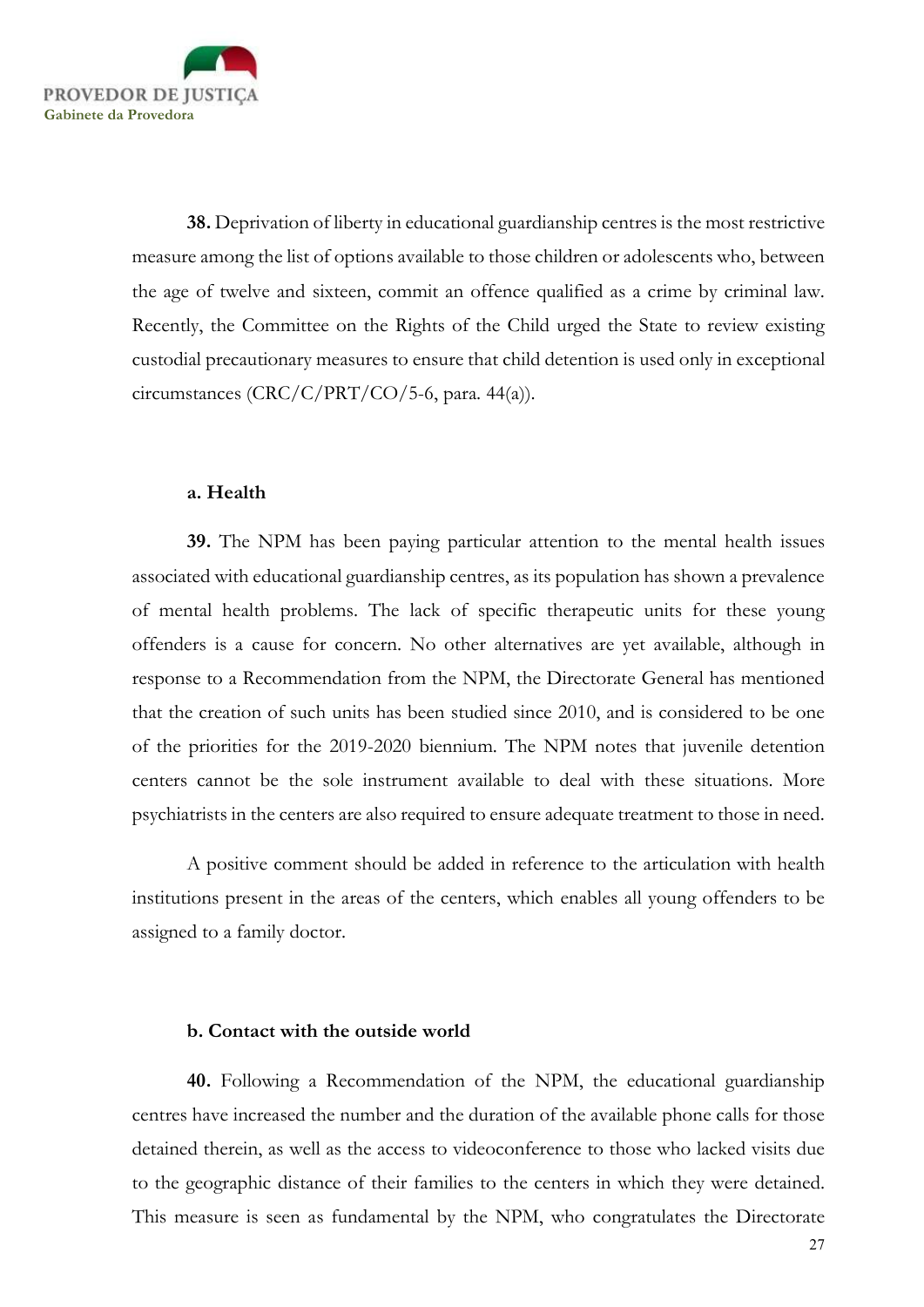

General for the implementation of the suggested measures. Promoting contact with friends and family cannot but be the nuclear starting point when dealing with children.

#### c. Organizational Issues

41. In various visits to educational guardianship centres, the NPM has noted the lack of specialized staff whose purpose is to perform monitoring functions within the center and help its population to gain the competences required to reintegrate in society upon release. There are difficulties in hiring new staff, and the procedures that have been started have not solved the constraints the NPM has found. Despite these shortcomings, however, the dynamics found in most of these centers are good, with positive environments and committed staff and management. The opportunities for education and the protection the centers offer to its young population have been highlighted by those deprived of their liberty.

### G. Police Stations

42. The moment of detention is particularly sensitive with regards to the risk of torture and ill-treatment, with problems related to the use of force during detention and transportation to the place of detention. The Council of Europe Committee for the Prevention of Torture warned, in its 2018 report on Portugal, against these types of situations, referring to worrying situations. Of lower severity, the NPM has also heard some complaints related to the use of force by the police, in particular related to the unnecessary use of handcuffs. Recognizing the difficult balance between protecting the rights of the individual and security concerns, the NPM stresses the need to ensure maximum respect for the rights of all by restricting the use of force to the minimum required and necessary in the particular case, taking into account the proportionality and seriousness of the offense.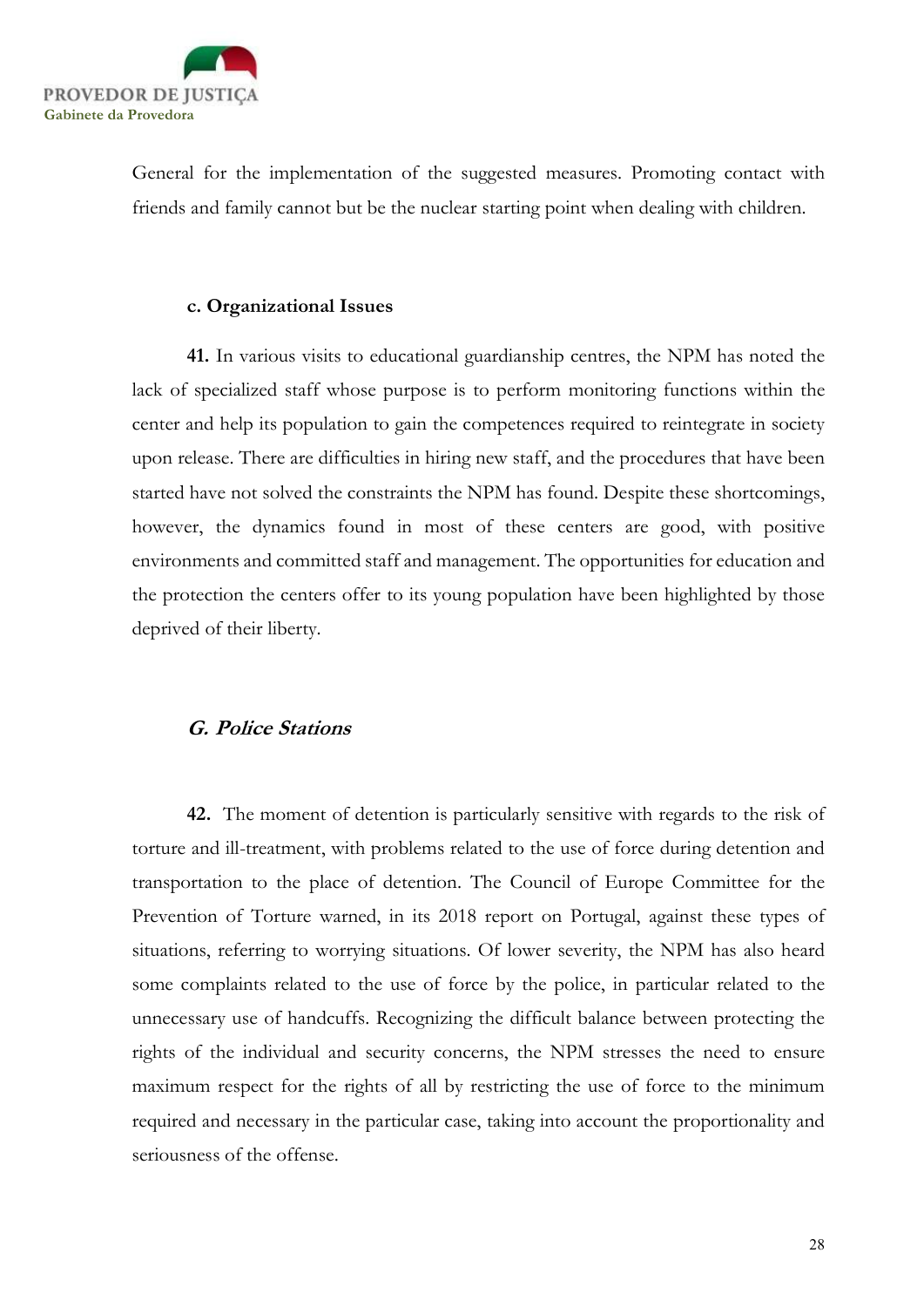

# H.Migrants' detention centres

43. Apart from all that was mentioned above concerning migrants' detention centres (para. 10-16), the MPN is also extremely worried with detention of migrant children when accompanied by their parents. Unlike unaccompanied children, who are accommodated in the Portuguese Refugee Council (a non-detention place), children who are accompanied by their parents are detained with them, either at USHA or at the airports' EECITs. In three of the visits made, MNP could observe the existence of children in these facilities. As mentioned above, the CIT of Porto and the EECITs offer very different conditions. Detention of children in the airport's EECITs is particularly serious. Whereas UHSA has recreational spaces and children's material, as well as suitable menus, such conditions do not exist in the EECITs. These spaces lack leisure and educational material, and parents share some complaints about the lack of food and proper hygiene supplies for their children.

The possibility of migrant child detention in EECITs underwent a positive evolution in 2018. On July 24, the Minister of Home Affairs issued an order stating that the maximum stay in the EECIT of minors under 16 years, when accompanied, would be of seven days. After this deadline, children must be received by the Refugee Shelter House managed by the Refugee Council, and their parents should accompany them. Despite recognizing that this development is positive, the MNP considers that the best interests of children always conflicts with their deprivation of liberty and detention, whether in CIT or EECIT - even though it understands the difficulty of pondering some situations, namely regarding suspicions of human trafficking or fear of escape. This is, moreover, a position shared by the Committee on the Rights of the Child, which, in its latest recommendations, expressed concern about the practice of holding in temporary detention families with children requesting asylum or arriving irregularly at the borders of the State party, as well as of those staying irregularly in its territory, and about inadequate conditions for unaccompanied and asylum-seeking children and families in temporary detention, reception, and care centres. Thus, this Committee recommended that the State party should revise the law, to ensure that any form of detention of migrants and asylum